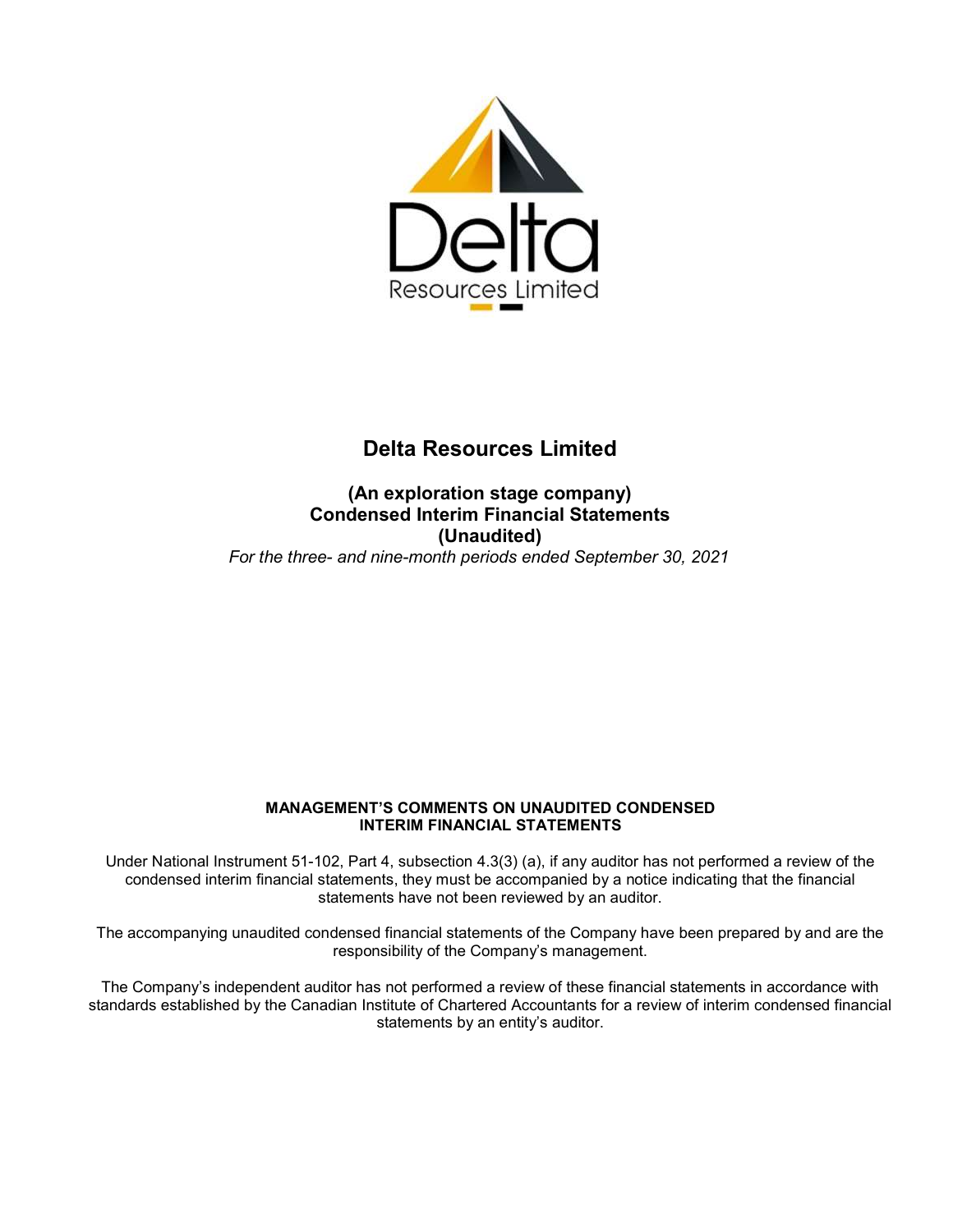**Page** 

# **Condensed Interim Financial Statements**  Condensed Interim Statements of Financial Position *2*  Condensed Interim Statements of Comprehensive loss *3*  Condensed Interim Statements of Cash Flows *4*  Condensed Interim Statements of Changes in Equity *5*  **Notes to the Condensed Interim Financial Statements** *6*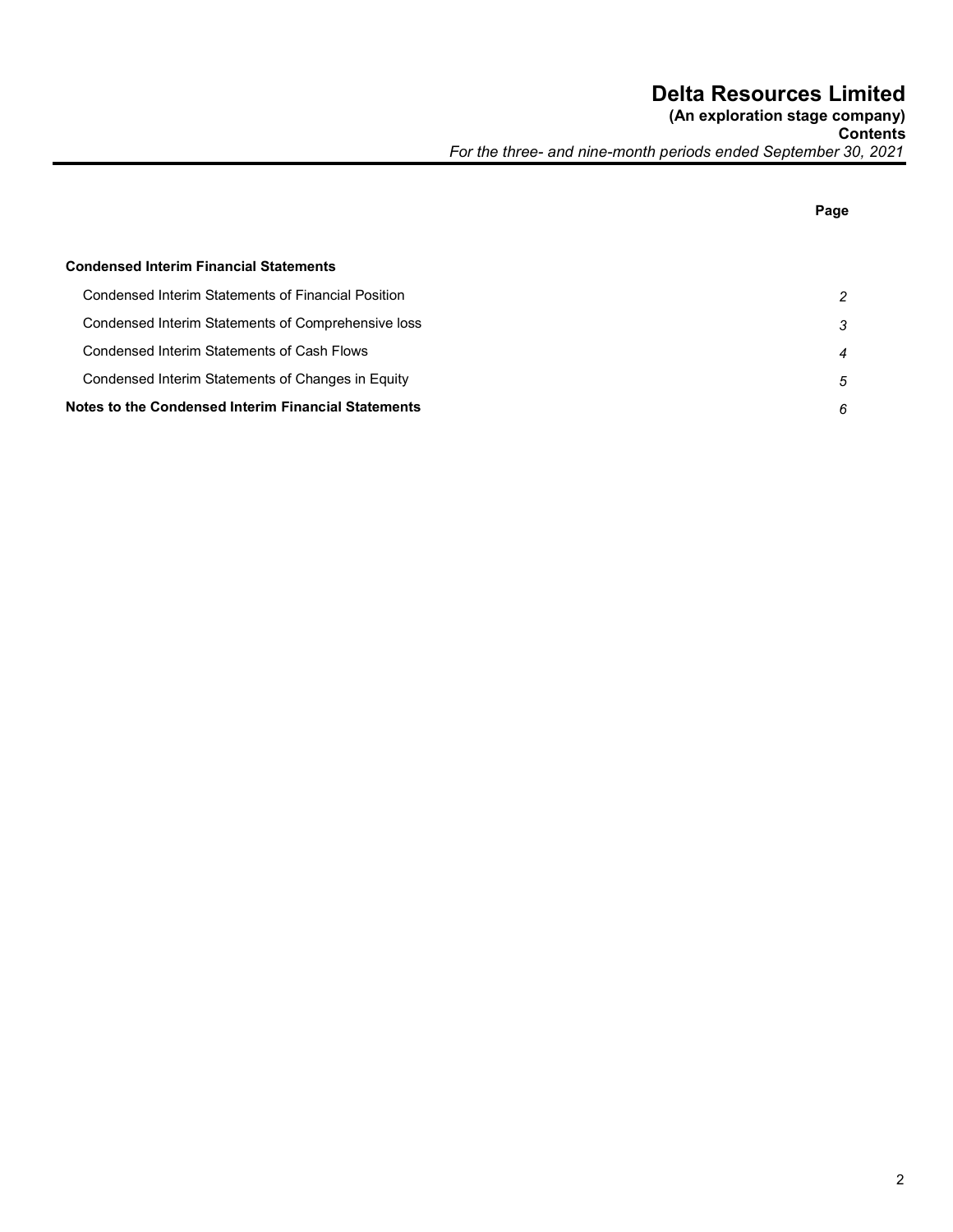**(An exploration stage company) Statements of financial position**  *(In Canadian dollars)* 

|                                                                                                                                 | As at<br>September 30,<br>2021 | As at<br>December 31,<br>2020 |
|---------------------------------------------------------------------------------------------------------------------------------|--------------------------------|-------------------------------|
|                                                                                                                                 | \$                             | \$                            |
| <b>ASSETS</b>                                                                                                                   |                                |                               |
| Current assets:                                                                                                                 |                                |                               |
| Cash                                                                                                                            | 968,538                        | 1,212,415                     |
| Sales tax receivable                                                                                                            |                                |                               |
| Refundable tax credit on mining duties and refundable                                                                           | 58,076                         | 138,001                       |
| tax credit related to resources                                                                                                 | 504,702                        | 532,760                       |
| Prepaid expenses                                                                                                                | 6,180                          | 56,305                        |
|                                                                                                                                 | 1,537,496                      | 1,939,481                     |
|                                                                                                                                 |                                |                               |
| Non-current assets:                                                                                                             |                                |                               |
| Property and equipment (Note 5)                                                                                                 | 50,952                         | 51,806                        |
|                                                                                                                                 | 50,952                         | 51,806                        |
| <b>Total assets</b>                                                                                                             | 1,588,448                      | 1,991,287                     |
| <b>LIABILITIES</b>                                                                                                              |                                |                               |
|                                                                                                                                 |                                |                               |
| <b>Current liabilities:</b>                                                                                                     |                                |                               |
| Accounts payable and accrued liabilities (Notes 6 and 11)                                                                       | 165,735                        | 473,448                       |
|                                                                                                                                 | 165,735                        | 473,448                       |
| Non-current liabilities:                                                                                                        |                                |                               |
| Long-term debt (Note 7)                                                                                                         | 30,000                         | 30,000                        |
|                                                                                                                                 | 30,000                         | 30,000                        |
| <b>Total liabilities</b>                                                                                                        | 195,735                        | 503,448                       |
|                                                                                                                                 |                                |                               |
| <b>EQUITY</b>                                                                                                                   | 32,693,014                     |                               |
| Common shares and warrants (Note 8)                                                                                             | 32,694,179                     | 32,220,814                    |
| Contributed surplus                                                                                                             | 7,549,285                      | 7,549,285                     |
| Deficit                                                                                                                         | (38, 849, 586)                 | (38, 282, 260)                |
| <b>Total equity</b>                                                                                                             | 1,392,713                      | 1,487,839                     |
| Total liabilities and equity                                                                                                    | 1,588,448                      | 1,991,287                     |
| Going concern, related party transactions, contingent liabilities, commitments and subsequent events (Notes 3, 11, 12, and 17). |                                |                               |

These financial statements were approved by the Company's board of directors on November 23, 2021.

*"Frank Candido" " Roy Millington"* 

 $\overline{\phantom{a}}$  , and the contract of the contract of the contract of the contract of the contract of the contract of the contract of the contract of the contract of the contract of the contract of the contract of the contrac Frank Candido, Director **Frank Candido, Director** Roy Millington, Director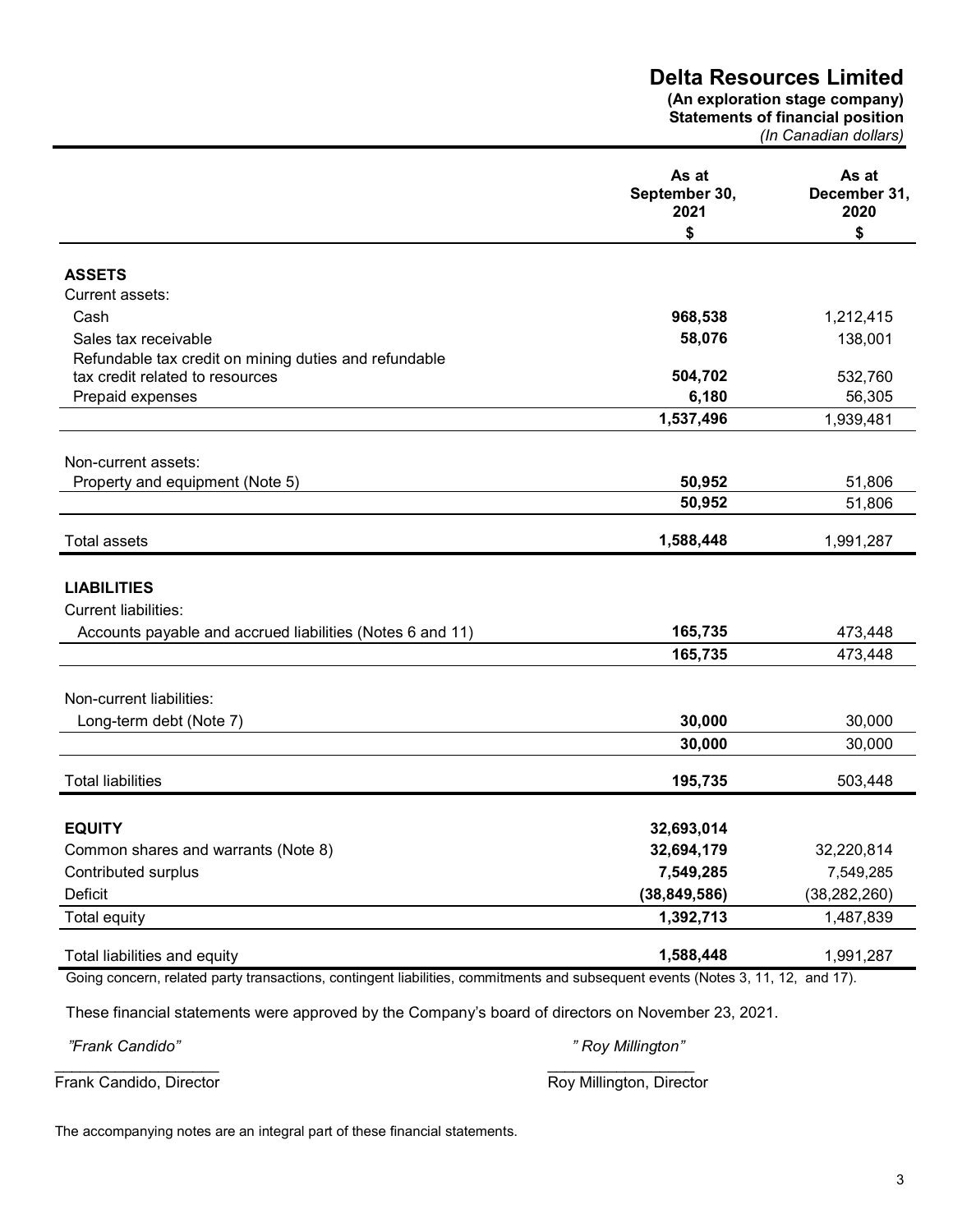**(An exploration stage company) Statements of loss and comprehensive loss**  *For the three-and nine-month periods ended September 30 (In Canadian dollars)* 

**Three-month period ended September 30 Nine-month period ended September 30 2021** 2020 **2021** 2020 **\$ \$ \$** \$ **Operating Expenses**  Shareholders' information **4,637** 34,489 **41,507** 70,388 Legal, financial and other corporate expenses **46,800** 58,314 **175,500** 137,017 Salaries and fringe benefits (Note 11) **18,143** 27,852 **59,811** 68,231 Travel **-** 10 **-** 8,372 Share-based compensation (Note 8) **-** 325,085 **-** 325,085 Management Fees **15,000** 15,000 **45,000** 45,000 General administrative expenses **7,895** 10,035 **23,196** 28,630 Exploration and evaluation expenditures (Note 9) **(235,264)** 132,870 **224,045** 418,499 Depreciation of property and equipment (Note 5) **288** 315 **854** 937 **(142,501)** 603,970 **569,913** 1,102,159 **Other Income** Government grant (Note 7) **-** - 5,100 Other revenues **-** - **300** 861 Interest income **698** 237 **2,287** 727 Profit (Loss) income and comprehensive loss **143,199** (603,733) **(567,326)** (1,095,471) Basic and fully diluted loss per common share (Note 15) **(0.003)** (0.020) **(0.015)** (0.037) Basic and fully diluted weighted average number of common shares during the period (Note 15) **36,399,941** 30,110,115 **36,742,949** 29,429,964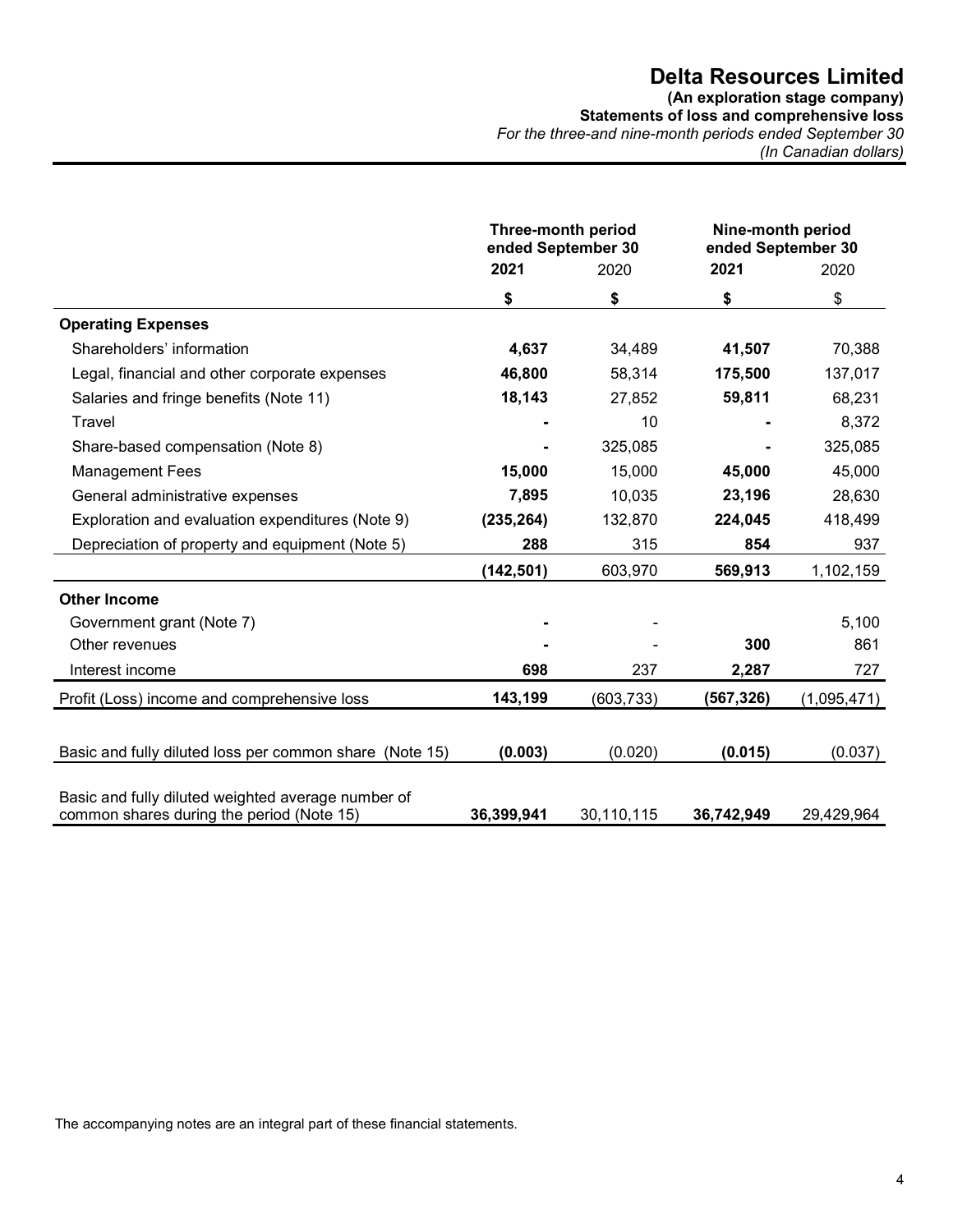**(An exploration stage company)** 

**Statements of cash flows** 

For the three- and nine-month periods ended September 30, *(In Canadian dollars)* 

|                                                                                          | For the three-month<br>period ended<br>September 30 |            | For the nine-month<br>period ended<br>September 30 |             |
|------------------------------------------------------------------------------------------|-----------------------------------------------------|------------|----------------------------------------------------|-------------|
|                                                                                          | 2021                                                | 2020       | 2021                                               | 2020        |
|                                                                                          | \$                                                  | \$         | \$                                                 | \$          |
| CASH PROVIDED BY (USED IN):                                                              |                                                     |            |                                                    |             |
| <b>Operating activities:</b>                                                             |                                                     |            |                                                    |             |
| Net income (loss) and comprenhensive income (loss)                                       | 143,199                                             | (603, 733) | (567, 326)                                         | (1,095,471) |
| Adjustments for items not affecting cash:                                                |                                                     |            |                                                    |             |
| Refundable tax credit on mining duties and refundable<br>tax credit related to resources | (139, 164)                                          | (107, 390) | 28,058                                             | (218, 082)  |
| Share-based compensation                                                                 |                                                     | 325,085    |                                                    | 325,085     |
| Depreciation of property and equipment                                                   | 288                                                 | 315        | 854                                                | 937         |
| Share issuance in consideration of exploration and<br>evalution expenditures             | 68,000                                              |            | 110,000                                            | 7,750       |
| Income (loss) from operations                                                            | 72,323                                              | (385, 723) | (428, 414)                                         | (979, 781)  |
| Net change in non-cash operating working capital<br>items (Note 10)                      |                                                     |            |                                                    |             |
|                                                                                          | 76,144                                              | (140, 035) | (177, 663)                                         | 142,333     |
| Cash flows related to operating activities                                               | 148,467                                             | (245, 688) | (606, 077)                                         | (837, 448)  |
| <b>Financing activities:</b>                                                             |                                                     |            |                                                    |             |
| Long-term debt                                                                           |                                                     |            |                                                    | 40,000      |
| Cash inflow related to share capital                                                     |                                                     | 1,619,650  | 300,000                                            | 1,631,650   |
| Issuance of shares and warrants                                                          | 3,750                                               |            | 77,330                                             |             |
| Share issue costs                                                                        | (750)                                               | (34, 987)  | (15, 130)                                          | (35, 836)   |
| Cash flows related to financing activities                                               | 3,000                                               | 1,584,663  | 362.200                                            | 1,635,814   |
| Increase (decrease) in cash                                                              | 151,467                                             | 1,338,975  | (243, 877)                                         | 798,366     |
| Cash, beginning of period                                                                | 817,071                                             | 398,200    | 1,212,415                                          | 938,809     |
| Cash, end of period                                                                      | 968,538                                             | 1,737,175  | 968,538                                            | 1,737,175   |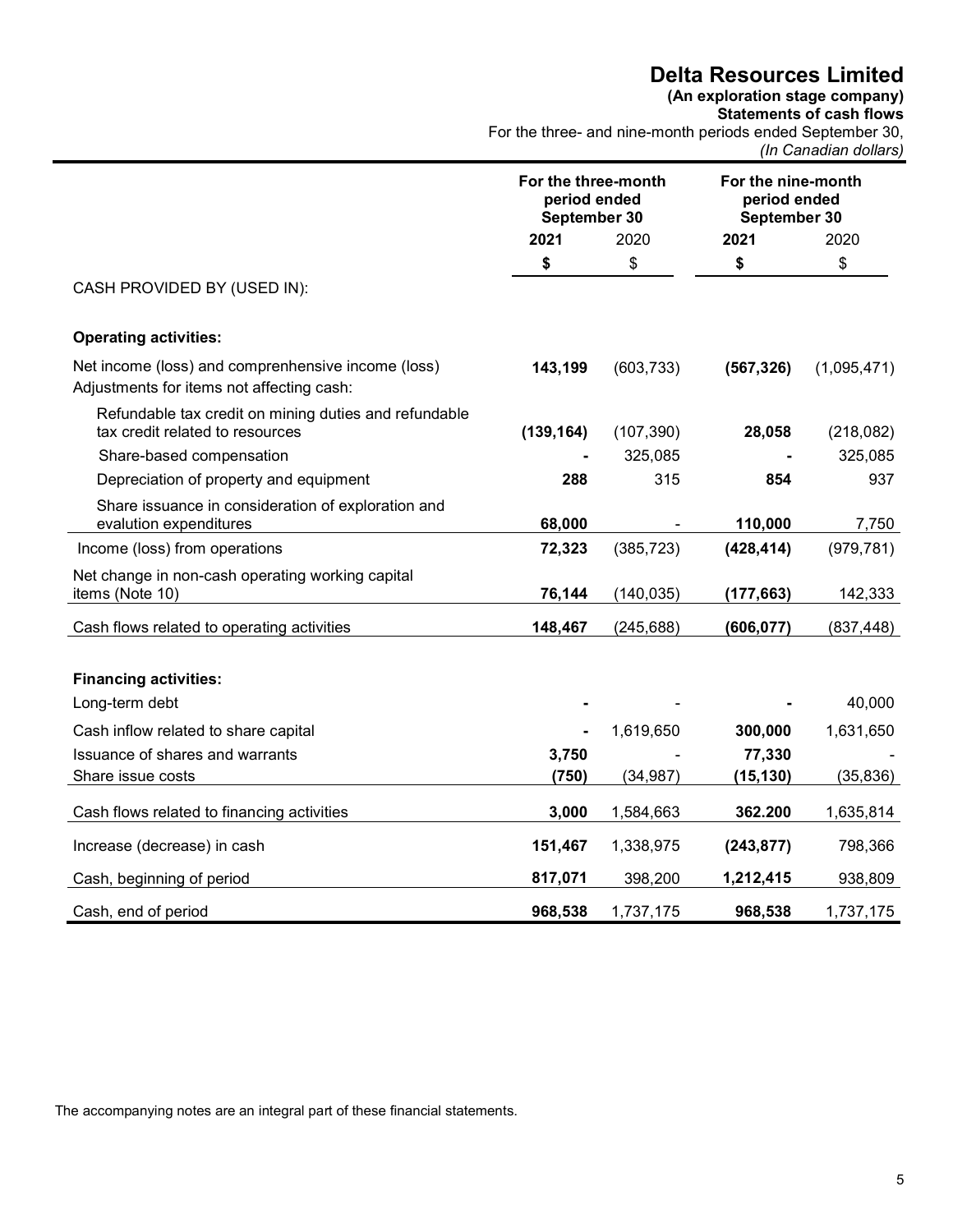**(An exploration stage company)** 

**Statements of changes in equity (deficiency)**  *For the three- and nine-month periods ended September 30,*

*(in Canadian dollars)*

|                                                                               | Common<br>shares<br>(note 8) | Common<br>shares and<br>warrants<br>\$<br>(note 8) | Contributed<br>Surplus<br>\$<br>(note 8) | <b>Deficit</b><br>\$ | Total<br>\$   |
|-------------------------------------------------------------------------------|------------------------------|----------------------------------------------------|------------------------------------------|----------------------|---------------|
|                                                                               |                              |                                                    |                                          |                      |               |
| Balance, January 1, 2021                                                      | 35,347,907                   | 32,220,814                                         | 7,549,285                                | (38, 282, 260)       | 1,487,839     |
| Shares and warrants issuance                                                  | 1,157,142                    | 410,000                                            |                                          |                      | 410,000       |
| Warrants exercised                                                            | 502,900                      | 77,330                                             |                                          |                      | 77,330        |
| Share issue costs                                                             |                              | (15, 130)                                          |                                          |                      | (15, 130)     |
| Net loss and comprehensive loss                                               |                              |                                                    |                                          | (567,326)            | (567,326)     |
| Balance, September 30, 2021                                                   | 37,007,949                   | 32,693,014                                         | 7,549,285                                | (38, 849, 586)       | (1, 392, 713) |
|                                                                               |                              |                                                    |                                          |                      |               |
| Balance, January 1, 2020                                                      | 29,049,338                   | 30,174,342                                         | 7,211,707                                | (36, 365, 860)       | 1,020,189     |
| Share issuance                                                                | 4,453,569                    | 1,231,501                                          |                                          |                      | 1,231,501     |
| Share issuance in consideration of<br>exploration and evaluation expenditures | 50,000                       | 7,750                                              |                                          |                      | 7,750         |
| Options issued                                                                |                              |                                                    | 325,085                                  |                      | 325,085       |
| Options exercised                                                             | 100,000                      | 19,435                                             | (7, 435)                                 |                      | 12,000        |
| Warrants issued                                                               |                              | 327,249                                            | 5,983                                    |                      | 333,232       |
| Warrants exercised                                                            | 395,000                      | 60,900                                             |                                          |                      | 60,900        |
| Share issue costs                                                             |                              | (41, 819)                                          |                                          |                      | (41, 819)     |
| Net loss and comprehensive loss                                               |                              |                                                    |                                          | (1,095,471)          | (1,095,471)   |
| Balance, September 30, 2020                                                   | 34,047,907                   | 31,779,358                                         | 7,535,340                                | (37, 461, 331)       | 1,853,367     |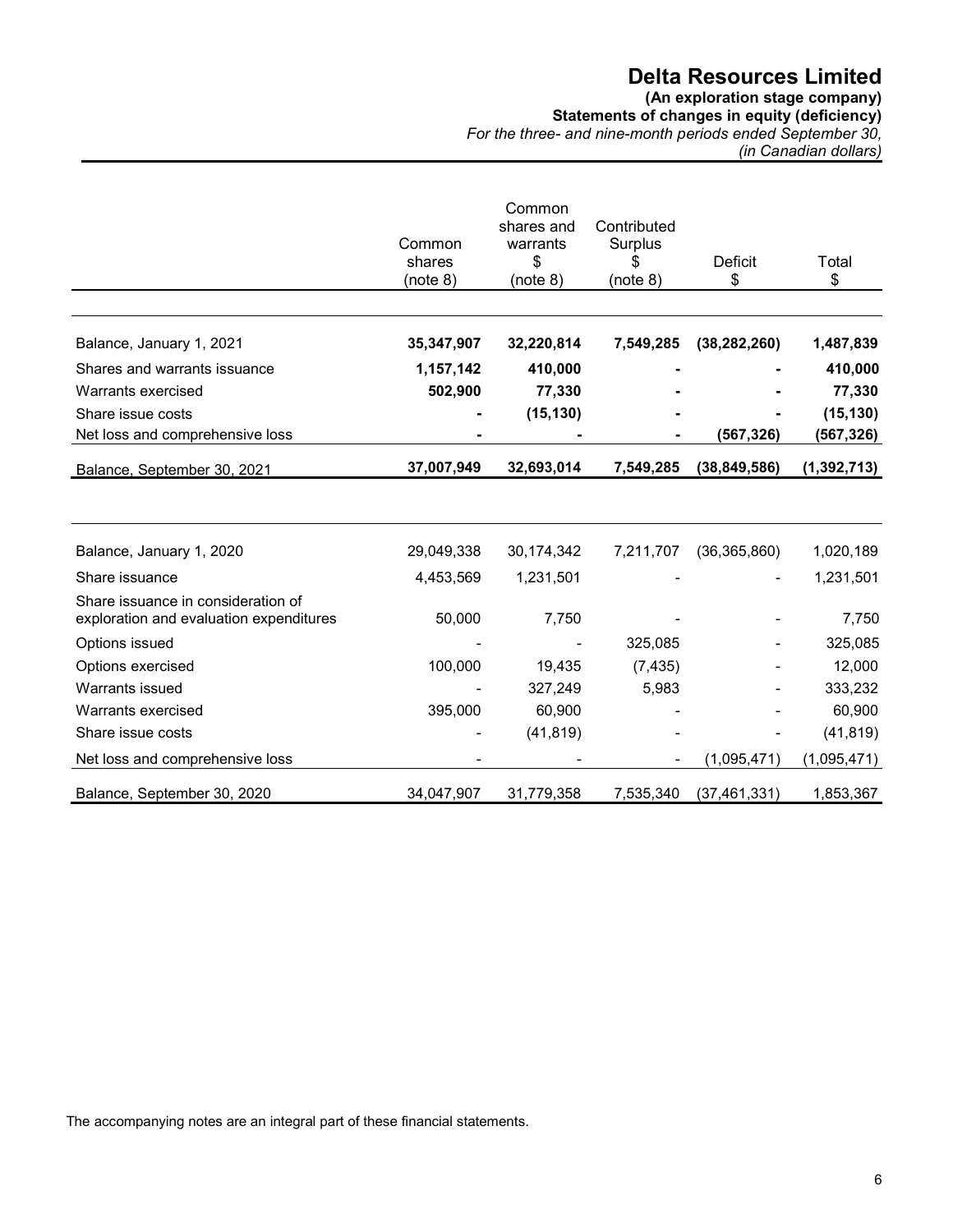# **1. Statute of incorporation and nature of activities**

Delta Resources Limited (the "Company") is a corporation continued under the Business Corporations Act (Ontario) incorporated on January 19, 1946. The Company changed its name to Delta Resources Limited from Golden Hope Mines Limited in June 2019. The Company's principal operations are mining properties and exploration expenditures made on properties that are not in commercial production. The Company is exploring its mining properties and has not determined whether or not the properties contain economically recoverable resources. The address of the registered office is 1718, Christine Crescent, Kingston, Ontario, Canada, K7L 4V4.

The Company's shares are traded on the TSX Venture Exchange under the symbol DLTA, on the Over-The-Counter Bulletin Board (OTCBB) under the symbol DTARF and on the Frankfurt Stock Exchange under the symbol 6G01.

# **2. Basis of preparation**

# **Statement of Compliance**

The condensed interim financial statements of the Company have been prepared in accordance with International Accounting Standard 34, Interim Financial Reporting. The same accounting policies and methods of computation were followed in the preparation of these condensed interim financial statements as were followed in the preparation of the financial statements for the year ended December 31, 2020. These condensed interim financial statements do not include all of the information required for full annual financial statements and should be read in conjunction with the financial statements for the year ended December 31, 2020 which have been prepared in accordance with IFRS, as issued by the International Accounting Standards Board.

The Board of Directors approved these financial statements on November 23, 2021.

# **Basis of preparation**

These financial statements have been prepared on a going concern basis under the historical cost convention, unless specifically stated in the financial statements.

# **Functional and Presentation currency**

These financial statements are presented in Canadian Dollars because that is the currency of the primary economic environment in which the Company operates, and is the functional currency of the Company.

# **3. Going concern**

The Company has not yet determined whether its mining properties contain mineral deposits that are economically recoverable. The recoverability of mining properties is dependent on the discovery of economically recoverable reserves and resources; securing and maintaining title and beneficial interest in the properties; and the ability to obtain the financing required to complete exploration, evaluation, development and construction or the proceeds from the sale of such assets.

The Company had recurring losses in the current and prior years, including a net loss of \$567,326 for the ninemonth period ended September 30, 2021, has an accumulated deficit of \$38,849,586 (2020 - \$37,461,331) since its inception, and expects to incur further losses in the development of its business. Further, the business of mining and exploration involves a high degree of risk and there can be no assurance that current exploration programs will result in the discovery of economically recoverable reserves and resources and/or profitable mining operations.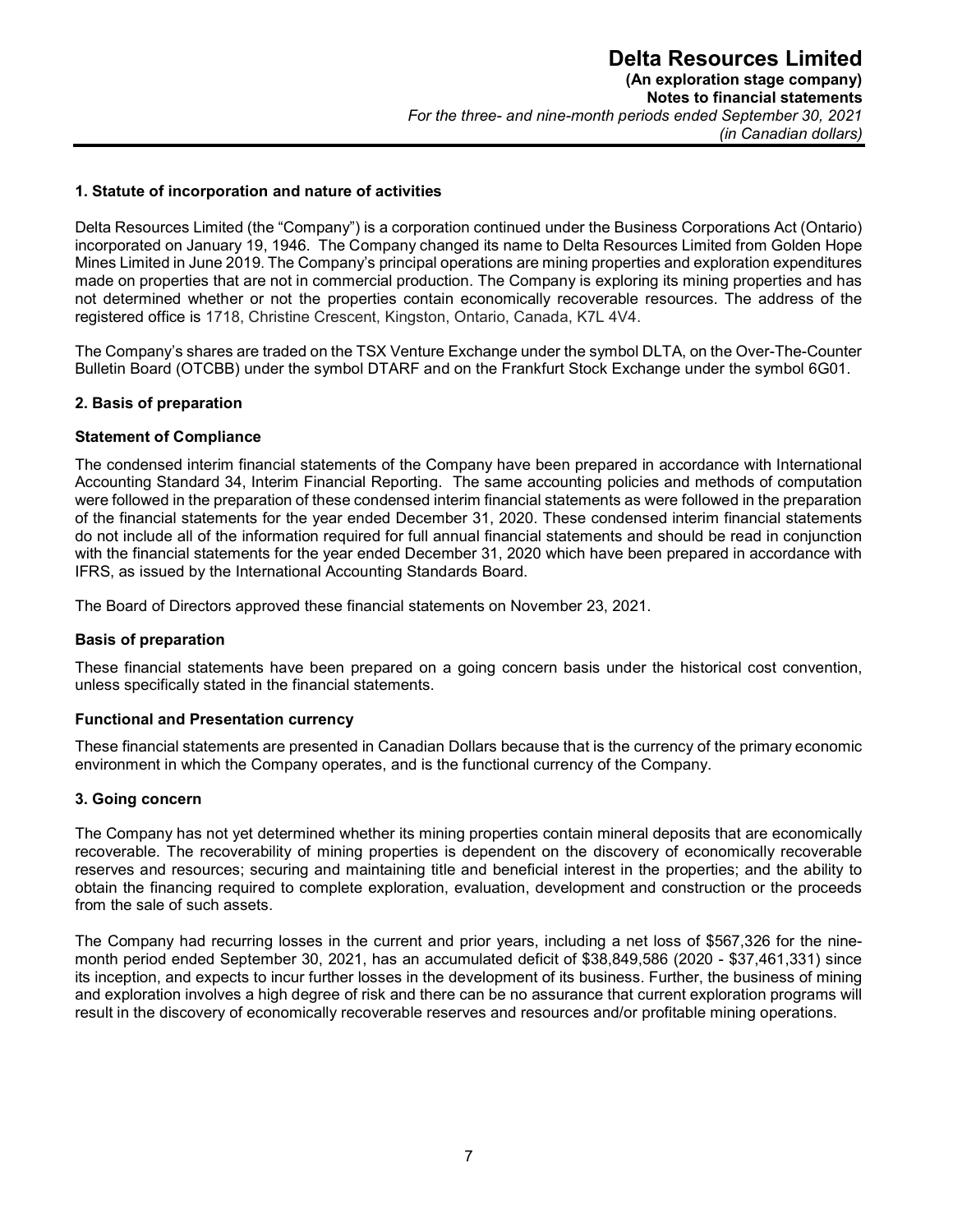# **3. Going concern – Cont'd**

In addition to ongoing working capital requirements, the Company must secure sufficient funding for the exploration and evaluation programs and pay general and administrative costs. The Company's ability to continue as a going concern is dependent on being able to obtain the necessary financing to satisfy its liabilities as they become due. As at September 30, 2021, the Company has a working capital of \$1,371,761 (2020 - \$1,841,249). Management estimates that funds on hand will not be sufficient to meet the Company's obligations and commitments and to pursue and complete the development of its mining properties. If management is unable to obtain new funding, the Company may be unable to continue its operations, and amounts realized for assets may be less than amounts reflected in these financial statements.

The conditions and uncertainties described above indicate the existence of a material uncertainty that may cast significant doubt about the Company's ability to continue as a going concern. The Company's business plan is dependent on raising additional funds to finance operations within and beyond the next 12 months. Any funding shortfall may be met in the future in a number of ways, including but not limited to, the issuance of new debt or equity instruments, reduction in expenditures and/or the introduction of joint venture partners and/or business combinations on terms which are acceptable to the Company. Although the Company has been successful in the past at raising funds, there can be no assurance the Company will be able to secure financing in the future or that these sources of funding will be available.

The accompanying financial statements have been prepared using assumptions applicable to a going concern, which contemplates the realization of assets and settlement of liabilities in the normal course of business as they come due. In assessing whether the going concern assumption is appropriate, management takes into account all available information about the future, which is at least, but not limited to, twelve months from the end of the reporting period. These financial statements do not reflect the adjustment to the carrying values of assets and liabilities, expenses and financial position classifications that would be necessary were the going concern assumption not appropriate. These adjustments could be material.

# **COVID-19 estimation uncertainty**

The COVID-19 pandemic continues to cause significant financial market and social dislocation. The situation is dynamic with various cities and countries around the world responding in different ways to address the outbreak. While the Company has experienced the impact of the outbreak of the Coronavirus (COVID-19) on its operations, it had continued to operate during the current pandemic. During the three-month period ended March 31, 2021, the Company received an interest-free loan of \$40,000 under the Canada Emergency Business account program (see Note 7). In the event of a prolonged continuation of the pandemic, it is not clear what the potential impact may be on the Company's business, financial position and financial performance.

# **4. Critical accounting estimates, judgments**

Estimates and underlying assumptions are reviewed on an ongoing basis. revisions to accounting estimates are recognized in the year in which the estimates are revised and in any future years affected.

Significant areas requiring the uses of management estimates relate to determining the the fair value of share purchase options granted and warrants issued and significant areas requiring the uses of management jugments relate to determining the refundable tax credit on mining duties and refundable tax credit related to resources and the ability to continue as a going concern.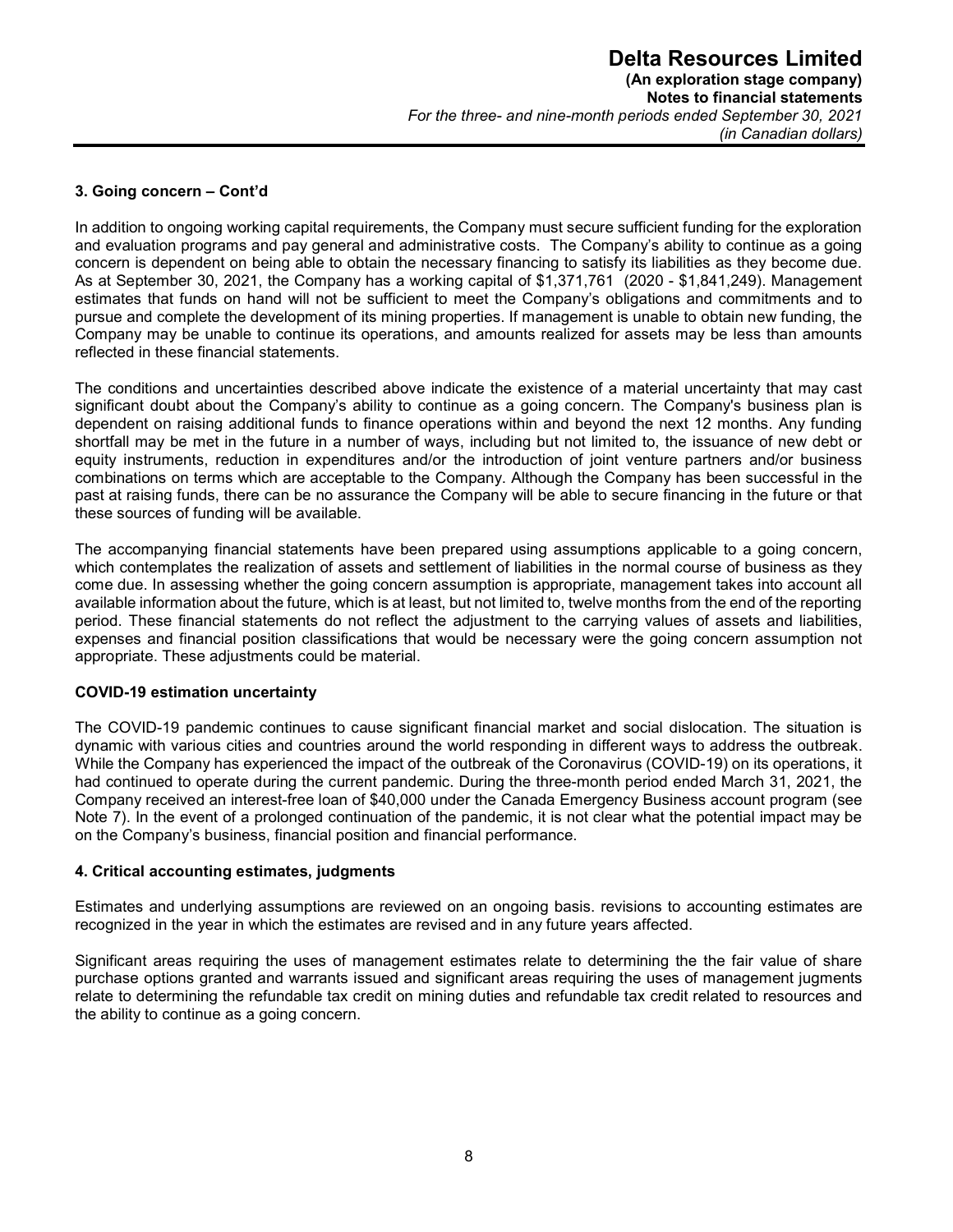# **4. Critical accounting estimates and judgments – Cont'd**

# **Judgments**

# **Going concern**

The assessment of the Company's ability to execute its strategy by funding future working capital requirements involves judgment. Estimates and assumptions are continually evaluated and are based on historical experience and other factors, including expectations of future events that are believed to be reasonable under the circumstances. There is a material uncertainty regarding the Company's ability to continue as a going concern.

# **Estimates**

# **Estimate of the fair value of share options**

The fair value of each option granted is estimated at the grant date using the Black-Scholes option pricing model. The estimated life of the share options at the grant date is based on the legal life of the share options and the historical exercise pattern of option holders. Management also estimates the expected forfeitures in calculating the fair value of each option. The expected volatility used to calculate the grant date fair value estimated taking into account the historical volatility of the Company's share price over the expected term of the options granted. Historical volatility is revised whenever facts and circumstances indicate that the historical volatility is no longer appropriate.

Such facts and circumstances include but are not limited to the Company entering a new phase of mining activity, the development of new technologies, changes to the financial position of the Company, and when the spread between market participants volatility data, derived from the calculation of the fair value of financial instruments and equity instruments issued by the Company, is significant. If management estimates that historical volatility requires an adjustment, the Company also takes into consideration the historical volatility of comparable companies at similar stages of development as the Company as well as the volatility estimates derived from the fair value calculation of financial instruments and equity instruments in periods when this information is available.

# **5. Property and equipment**

|                           | <b>Building</b><br>Land |                | Computer | <b>Total</b> |  |
|---------------------------|-------------------------|----------------|----------|--------------|--|
|                           | \$                      | \$             | \$       | \$           |  |
| 2021                      |                         |                |          |              |  |
| Cost:                     |                         |                |          |              |  |
| Balance at January 1      | 41,712                  | 25,351         | 1,550    | 68,613       |  |
|                           |                         |                |          |              |  |
| Balance at September 30   | 41,712                  | 25,351         | 1,550    | 68,613       |  |
| Accumulated Depreciation: |                         |                |          |              |  |
| Balance at January 1      | (15, 491)               | $\blacksquare$ | (1, 316) | (16, 807)    |  |
| Additions                 | (784)                   | ۰              | (70)     | (854)        |  |
| Balance at September 30   | (16, 275)               | ۰              | (1, 386) | (17, 661)    |  |
| Net book value            | 25,437                  | 25,351         | 164      | 50,952       |  |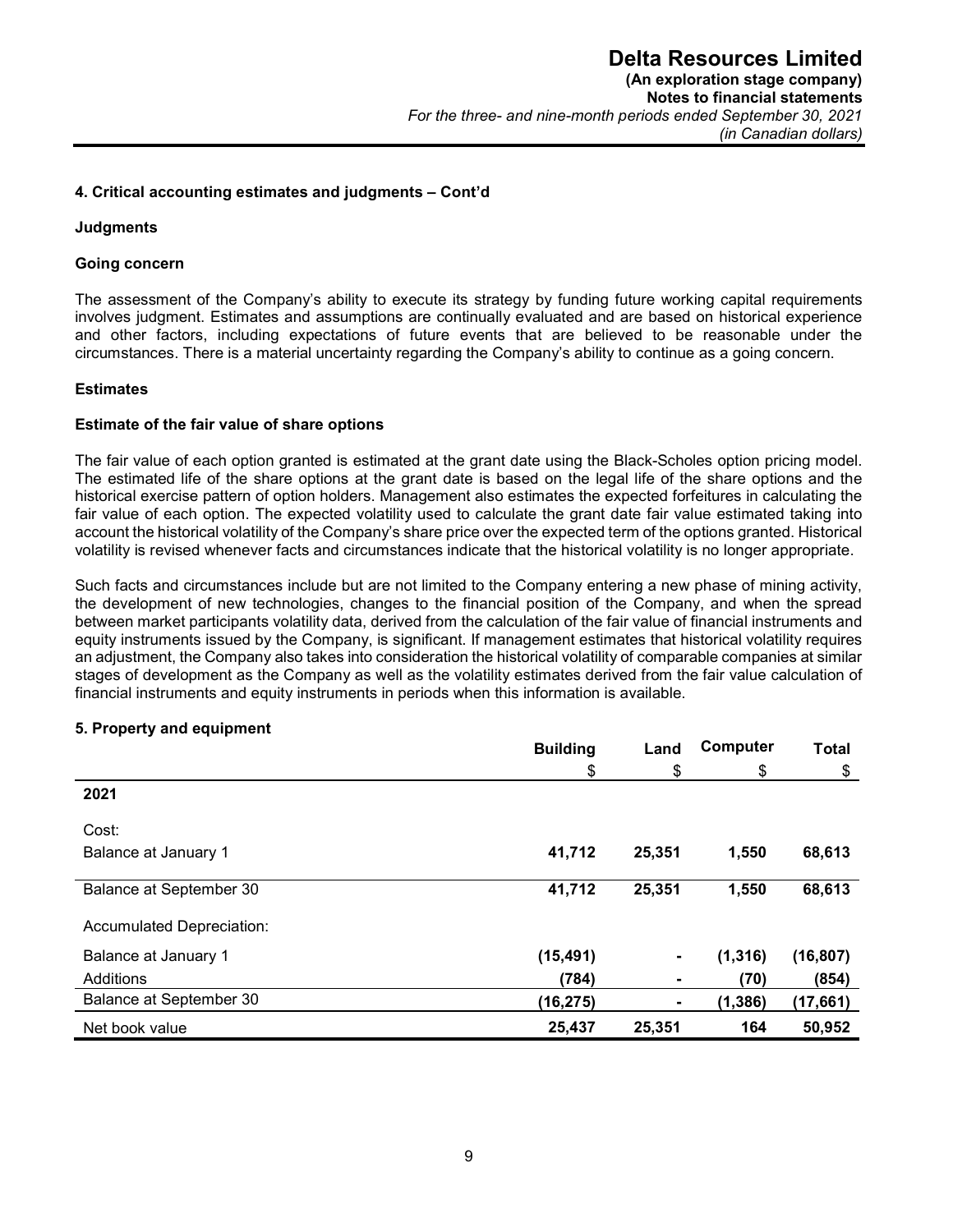# **(An exploration stage company)**

**Notes to financial statements**  *For the three- and nine-month periods ended September 30, 2021 (in Canadian dollars)* 

# **5. Property and equipment - Cont'd**

|                               | <b>Building</b> | Land                         | Computer | Total<br>\$ |
|-------------------------------|-----------------|------------------------------|----------|-------------|
| 2020                          |                 |                              |          |             |
| Cost:                         |                 |                              |          |             |
| Balance at January 1          | 41,712          | 25,351                       | 1,550    | 68,613      |
| <b>Balance at December 31</b> | 41,712          | 25,351                       | 1,550    | 68,613      |
| Accumulated Depreciation:     |                 |                              |          |             |
| Balance at January 1          | (14, 398)       | $\qquad \qquad \blacksquare$ | (1,160)  | (15, 558)   |
| Additions                     | (1,093)         | $\blacksquare$               | (156)    | (1, 249)    |
| Balance at December 30        | (15, 491)       | ۰                            | (1, 316) | (16, 807)   |
| Net book value                | 26,221          | 25,351                       | 234      | 51,806      |

The building represents a warehouse at Ste-Justine, Quebec, for exploration site storage.

# **6. Accounts payable and accrued liabilities**

|               | September 30,<br>2021 | December 31,<br>2020 |
|---------------|-----------------------|----------------------|
|               |                       | \$                   |
| Trade payable | 113,855               | 450,846              |
| Accruals      | 51,880                | 22,602               |
|               | 165,735               | 473,448              |

# **7. Long-term debt**

On May 7, 2020, the Company received an interest-free loan of \$40,000 under the Canada Emergency Business account program. The loan will mature on December 31, 2022. Repaying the balance of the loan on or before December 31, 2022 will result in loan forgiveness of 25%. The Company has a reasonable assurance that the loan will be repaid by December 2022 and will receive the loan forgiveness. Therefore, the Company recorded an amount of \$10,000 under government grant in the statement of net loss and comprehensive loss.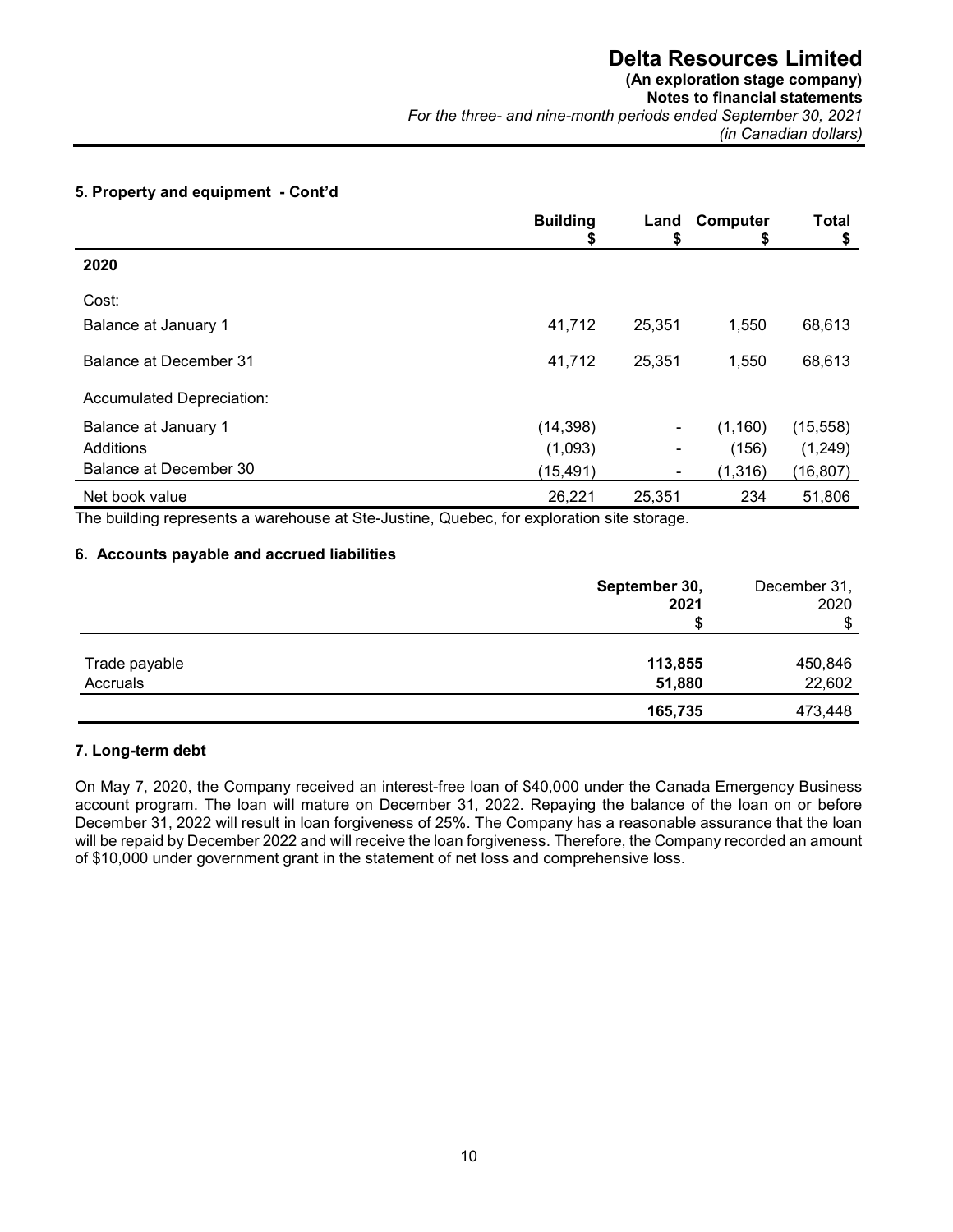# **8. Common shares and warrants**

*Authorized:* An unlimited number common shares, without par value :

Changes in Company common shares and warrants were as follows:

|                                                                               | September 30,<br>2021 |            | December 31,<br>2020 |            |
|-------------------------------------------------------------------------------|-----------------------|------------|----------------------|------------|
|                                                                               | <b>Number</b>         | Amount     | Number               | Amount     |
|                                                                               |                       | S          |                      | \$         |
| Balance, beginning of period<br>Shares issued pursuant to private             | 35,347,907            | 32,220,814 | 29,049,338           | 30,183,612 |
| placements (5)(9)                                                             | 857,142               | 300,000    | 4,453,569            | 1,558,750  |
| Share issuance in consideration of<br>exploration and evaluation expenditures |                       |            |                      |            |
| (1)(4)(7)(8)(12)                                                              | 300,000               | 110,000    | 1.350.000            | 441,750    |
| Warrants exercised (2)(3)(6)(10)                                              | 502,900               | 77,330     | 395,000              | 60,900     |
| Share-based compensation exercised (11)                                       |                       |            | 100,000              | 19,435     |
| Share issue costs                                                             |                       | (15, 130)  |                      | (43, 633)  |
| Balance, end of period                                                        | 37,007,949            | 32,693,014 | 35,347,907           | 32,220,814 |

- (1) On July 23, 2021, the Company issued 200,000 common shares purtusant to the acquisition of a 100% interest in 8 (30 Units) in Blackewell, Laurie, Dawson Road Lots and Goldie Townships in Thunder Bay, Ontario and contiguous to the Delta-1 - Eureka property. The total fair value of the common shares issued of \$68,000 was determined using the closing price on the TSX Venture Exchange.
- (2) On July 11, 2021, the Company received \$3,750 following the exercise of 12,500 warrants at \$0.30 each.
- (3) In April, May and June 2021, the Company received \$70,500 following the exercise of 475,000 warrants between \$0.12 and \$0.30 each.
- (4) On May 28, 2021, the Company issued 100,000 common shares following the TSX Venture's approval on the Option Agreement related to the Dollier Property. The total fair value of the common shares issued of \$42,000 was determined using the closing price on the TSX Venture Exchange.
- (5) On February 3, 2021, the Company issued 857,142 units at a price of \$0.35 per unit, for gross proceeds of \$300,000. Each unit consists of one common share and one half share purchase warrant. Each warrant entitles its holder to purchase one common share of the Company at \$0.45 for a 24-month period.
- (6) On January 27, 2021, the Company received \$3,080 following the exercise of 15,400 broker warrants at \$0.20 each.
- (7) On October 19, 2020, the Company issued 800,000 common shares pursuant to the Delta-2 / R-14 Property Agreement. The total fair value of the common shares issued of \$284,000 was determined using the closing price on the TSX Venture Exchange.
- (8) On October 3, 2020, the Company issued 500,000 common shares pursuant to the Delta-1 / Eureka Property Agreement. The total fair value of the common shares issued of \$150,000 was determined using the closing price on the TSX Venture Exchange.
- (9) On September 29, 2020, the Company issued 4,453,569 units at a price of \$0.35 per unit, for gross proceeds of \$1,558,750. Each unit consists of one common share and one half share purchase warrant. Each warrant entitles its holder to purchase one common share of the Company at \$0.50 for a 24-month period.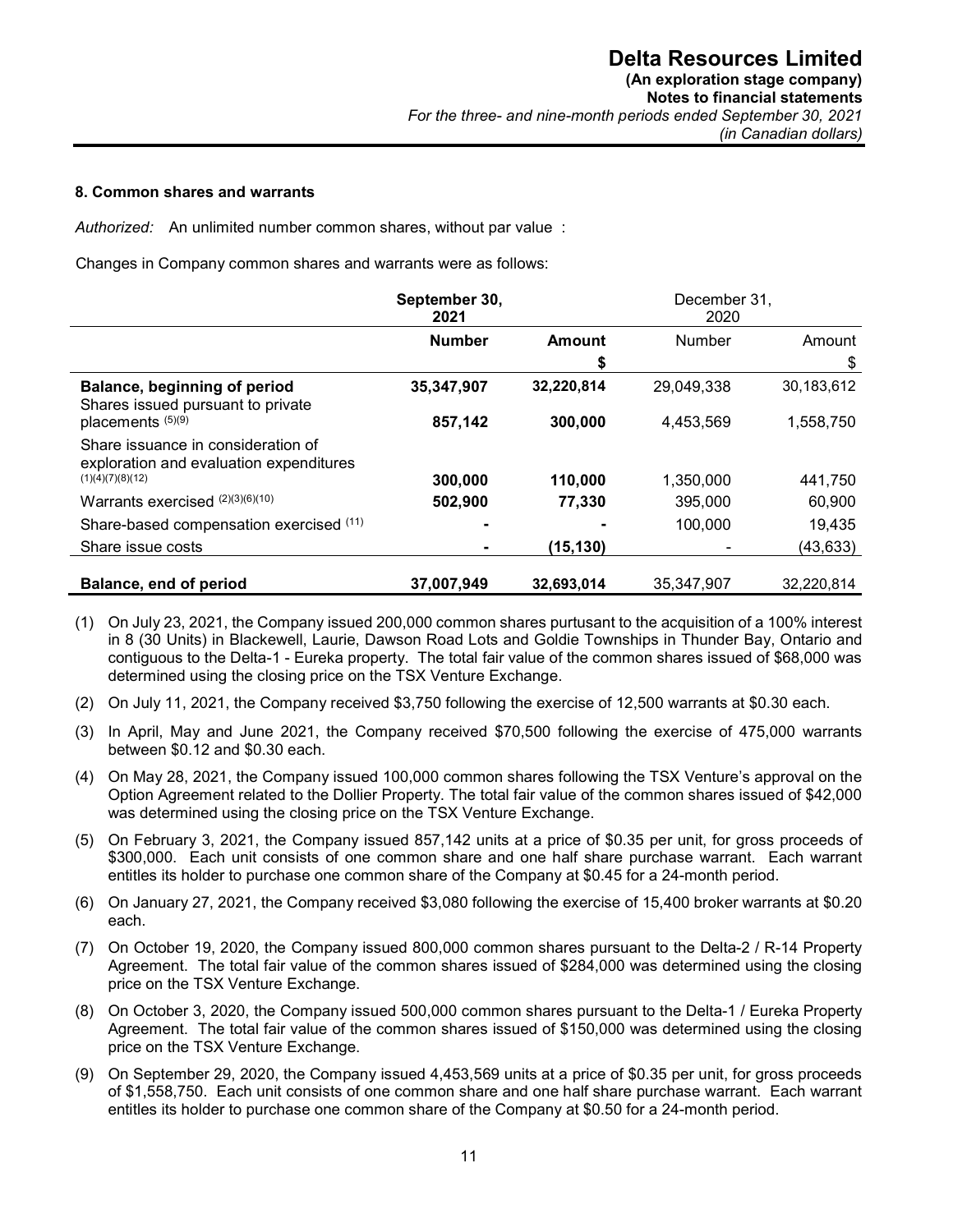# **8. Common shares and warrants – Cont'd**

- (10) In July and August 2020, the Company received \$60,900 following the exercise of 395,000 warrants between \$0.12 and \$0.30 each.
- (11) On June 26, 2020, the Company received \$12,000 following the exercise of 100,000 share-based compensation at a price of \$0.12 each.
- (12) On February 28, 2020, the Company issued 50,000 common shares pursuant the acquisition of 14 new claims contiguous to the Delta-2 / R-14 property. The total fair value of the common shares issued of \$7,750 was determined using the closing price on the TSX Venture Exchange.

#### **Warrants issued and outstanding**

Changes in share purchase warrants were as follows:

|                               | September 30,<br>2021 |                                                  | December 31,<br>2020  |                                                  |
|-------------------------------|-----------------------|--------------------------------------------------|-----------------------|--------------------------------------------------|
|                               | Number of<br>warrants | <b>Weighted Average</b><br><b>Exercise Price</b> | Number of<br>warrants | <b>Weighted Average</b><br><b>Exercise Price</b> |
| Balance, beginning of period  | 7,939,281             | 0.28                                             | 6,107,500             | 0.19                                             |
| $Issued$ $(2)(3)$             | 428,570               | 0.45                                             | 2,226,781             | 0.50                                             |
| Warrants exercised $(1)(4)$   | (487,500)             | 0.15                                             | (395,000)             | 0.15                                             |
| <b>Balance, end of period</b> | 7,880,351             | 0.30                                             | 7,939,281             | 0.28                                             |

(1) Between April and July 2021, the Company received \$70,500 following the exercise of 487,500 warrants at a price between \$0.12 and \$0.30 each**.** 

- (2) On February 3, 2021, the Company issued 428,570 warrants as part of the private placement on that day. Each warrant entitles its holder to purchase one common share of the Company at \$0.45.
- (3) On September 29, 2020, the Company issued 2,226,781 warrants as part of the private placement on that day. Each warrant entitles its holder to purchase one common share of the Company at \$0.50.
- (4) In July and August 2020, the Company received \$60,900 following the exercise of 395,000 warrants at a price between \$0.12 and \$0.30 each**.**

At September 30, 2021, the following exercisable warrants were outstanding:

| <b>Warrants</b> | <b>Price</b> | <b>Expiry</b>      |
|-----------------|--------------|--------------------|
| 2,375,000       | 0.30         | December 20, 2021  |
| 2,850,000       | 0.12         | June 10, 2022      |
| 2,226,781       | 0.50         | September 29, 2022 |
| 428,570         | 0.45         | February 3, 2023   |
| 7,880,351       | 0.30         |                    |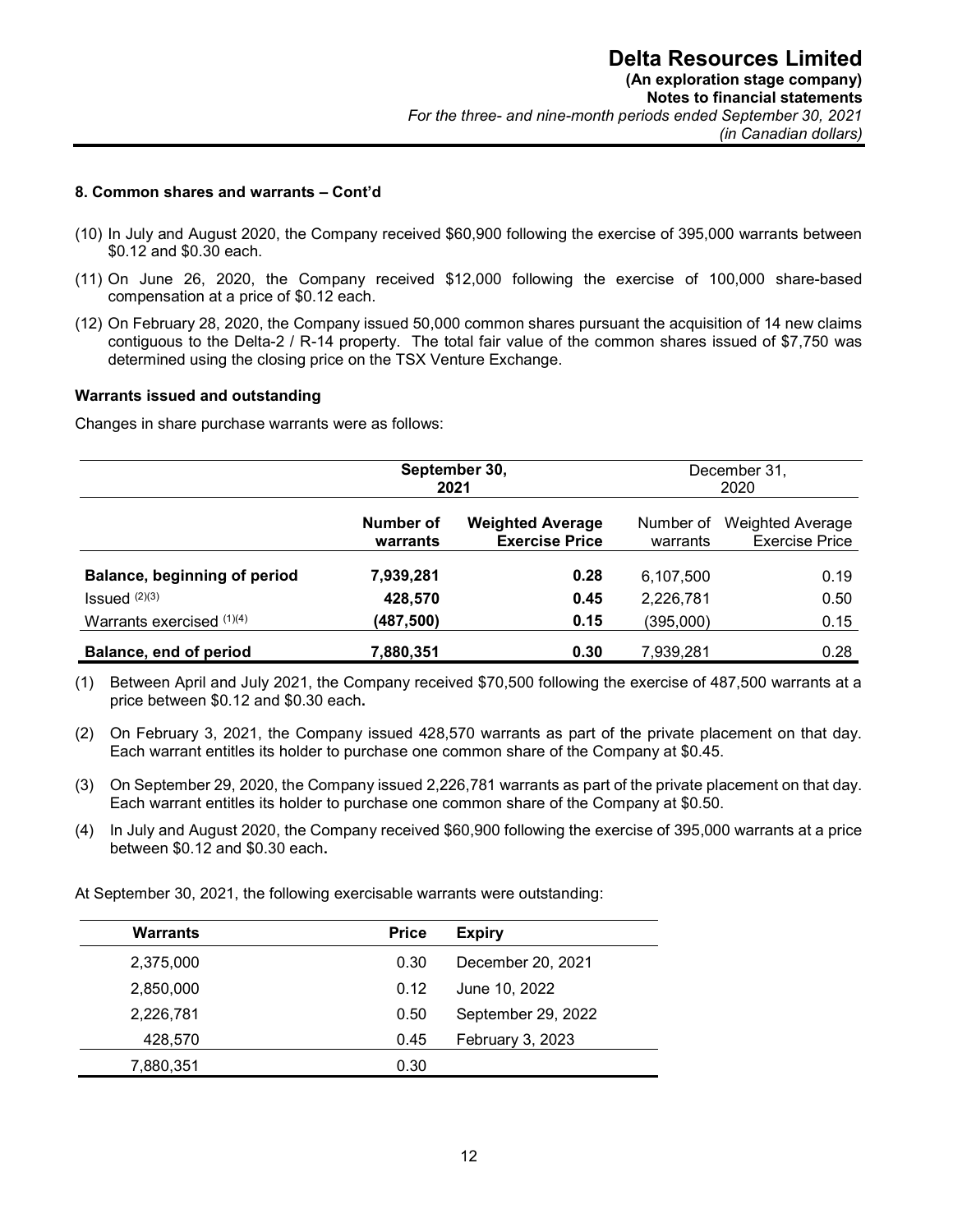# **8. Common shares and warrants – Cont'd**

# **Broker warrants issued and outstanding – Cont'd**

Changes in broker warrants were as follows:

|                                 | September 30,<br>2021        |                                                  |                              | December 31,<br>2020                             |
|---------------------------------|------------------------------|--------------------------------------------------|------------------------------|--------------------------------------------------|
|                                 | Number of<br>broker warrants | <b>Weighted Average</b><br><b>Exercise Price</b> | Number of<br>broker warrants | <b>Weighted Average</b><br><b>Exercise Price</b> |
| Balance, beginning of<br>period | 114,650                      | 0.25                                             | 80,000                       | 0.20                                             |
| Is sued <sup>(2)</sup>          | $\overline{\phantom{0}}$     | $\overline{\phantom{0}}$                         | 34,650                       | 0.35                                             |
| Exercised <sup>(1)</sup>        | (15,400)                     | 0.20                                             |                              |                                                  |
| Balance, end of period          | 99,250                       | 0.25                                             | 114.650                      | 0.25                                             |

(1) On January 27, 2021, the Company received \$3,080 following the exercise of 15,400 broker warrants at \$0.20 each.

(2) On September 29, 2020, the Company issued 34,650 broker warrants as part of the private placement on that day. Each warrant entitles its holder to purchase one common share of the Company at \$0.35 for a 24 months period.

At September 30, 2021, the following exercisable broker warrants were outstanding:

| <b>Broker warrants</b> | <b>Price</b> | Expiry             |
|------------------------|--------------|--------------------|
| 64.600                 | 0.20         | December 20, 2021  |
| 34,650                 | 0.35         | September 29, 2022 |
| 99.250                 | 0.25         |                    |

# **Share-based compensation**

A summary of the status of the Company's stock option plan as of September 30, 2021 is as follows:

|                                 | September 30,<br>2021 |                                                  |                      | December 31<br>2020                              |
|---------------------------------|-----------------------|--------------------------------------------------|----------------------|--------------------------------------------------|
|                                 | Number of<br>options  | <b>Weighted Average</b><br><b>Exercise Price</b> | Number of<br>options | <b>Weighted Average</b><br><b>Exercise Price</b> |
| Balance, beginning of<br>period | 2,910,000             | 0.25                                             | 1,815,000            | 0.24                                             |
| Issued $(1)(2)(3)(4)$           |                       | -                                                | 1,805,000            | 0.29                                             |
| Exercised $(5)$                 | $\blacksquare$        |                                                  | (100,000)            | 0.12                                             |
| Expired unexercised             | (380,000)             |                                                  | (610,000)            | 0.38                                             |
| Balance, end of period          | 2,530,000             | 0.25                                             | 2.910.000            | 0.25                                             |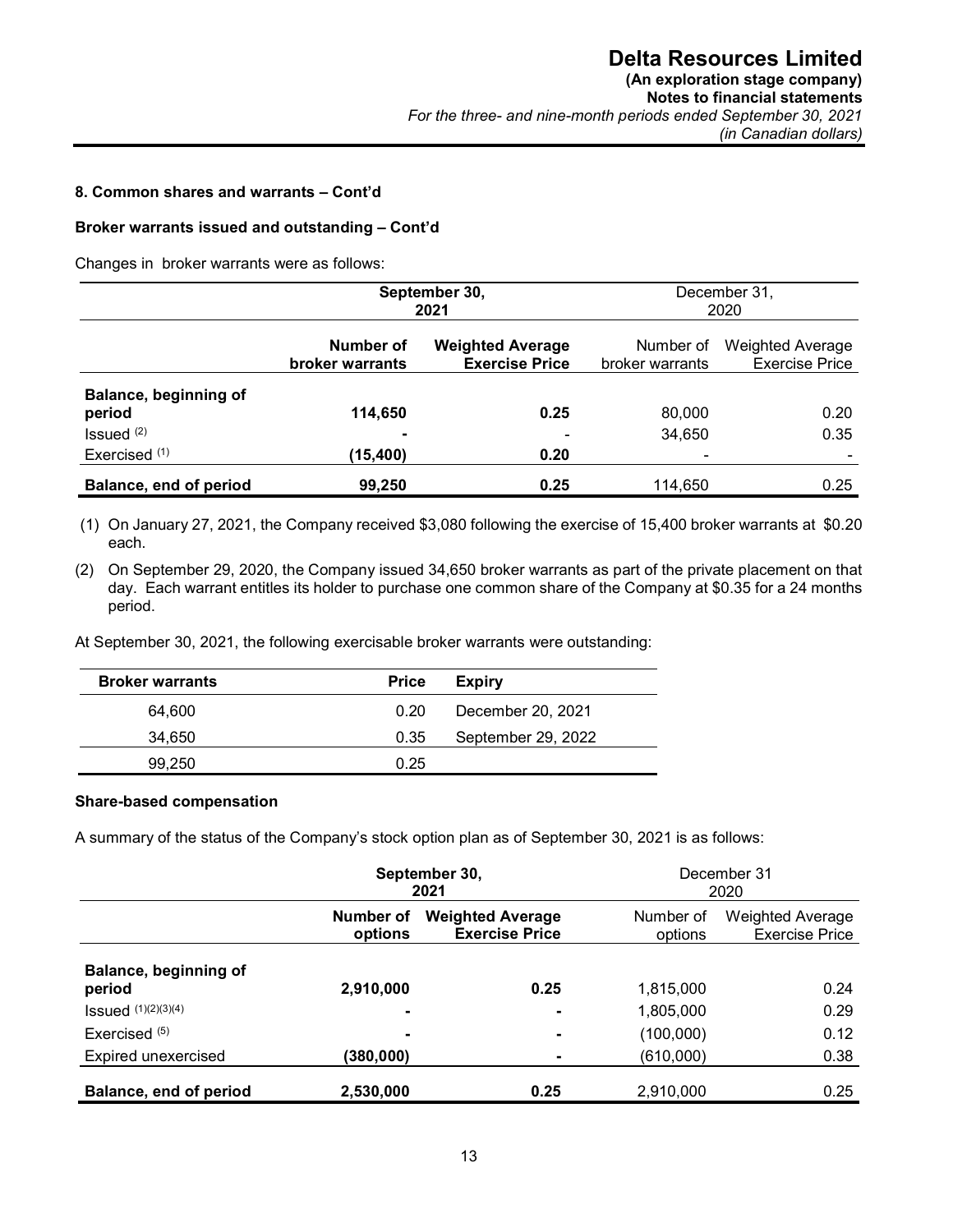# **8. Common shares and warrants – Cont'd**

# **Share-based compensation – Cont'd**

- (1) On November 27, 2020, the Company granted 125,000 stock options to a consultant at an exercise price of \$0.425 per common share expiring November 27, 2022. The fair value of these options was \$29,198 based on the Black-Scholes option pricing model all vesting immediately and based on the following assumptions: risk-free rate of 0.25%, life of 2 years, expected volatility of 109.5% and no expected dividends.
- (2) On August 24, 2020, the Company granted 200,000 stock options to a director at an exercise price of \$0.40 per common share expiring August 24, 2025. The fair value of these options was \$63,940 based on the Black-Scholes option pricing model all vesting immediately and based on the following assumptions: risk-free rate of 0.38%, life of 5 years, expected volatility of 114% and no expected dividends.
- (3) On July 17, 2020, the Company granted 100,000 stock options to a consultant at an exercise price of \$0.40 per common share expiring July 11, 2021. The fair value of these options was \$16,827 based on the Black-Scholes option pricing model all vesting immediately and based on the following assumptions: risk-free rate of 0.24%, life of 1 year, expected volatility of 111% and no expected dividends.
- (4) On July 10, 2020, the Company granted 1,380,000 stock options to directors and officer at an exercise price of \$0.26 per common share expiring July 10, 2025. The fair value of these options was \$244,318 based on the Black-Scholes option pricing model all vesting immediately and based on the following assumptions: risk-free rate of 0.36%, life of 5 years, expected volatility of 89% and no expected dividends.
- (5) On June 26, 2020, the Company received \$12,000 following the exercise of 100,000 share-based compensation at a price of \$0.12 each. An amount of \$7,435 has been recorded and transferred from contributed surplus.

| <b>Options</b> | <b>Exercisable</b> | <b>Price</b> | <b>Expiry</b>     |
|----------------|--------------------|--------------|-------------------|
|                |                    |              |                   |
| 125,000        | 125,000            | 0,42         | November 27, 2022 |
| 625,000        | 625,000            | 0.11         | July 4, 2024      |
| 200,000        | 200,000            | 0.13         | July 8, 2024      |
| 1,380,000      | 1,380,000          | 0.26         | July 10, 2025     |
| 200,000        | 200,000            | 0.40         | August 24, 2025   |
| 2,530,000      | 2,530,000          |              |                   |

At September 30, 2021, the following exercisable stock options were outstanding: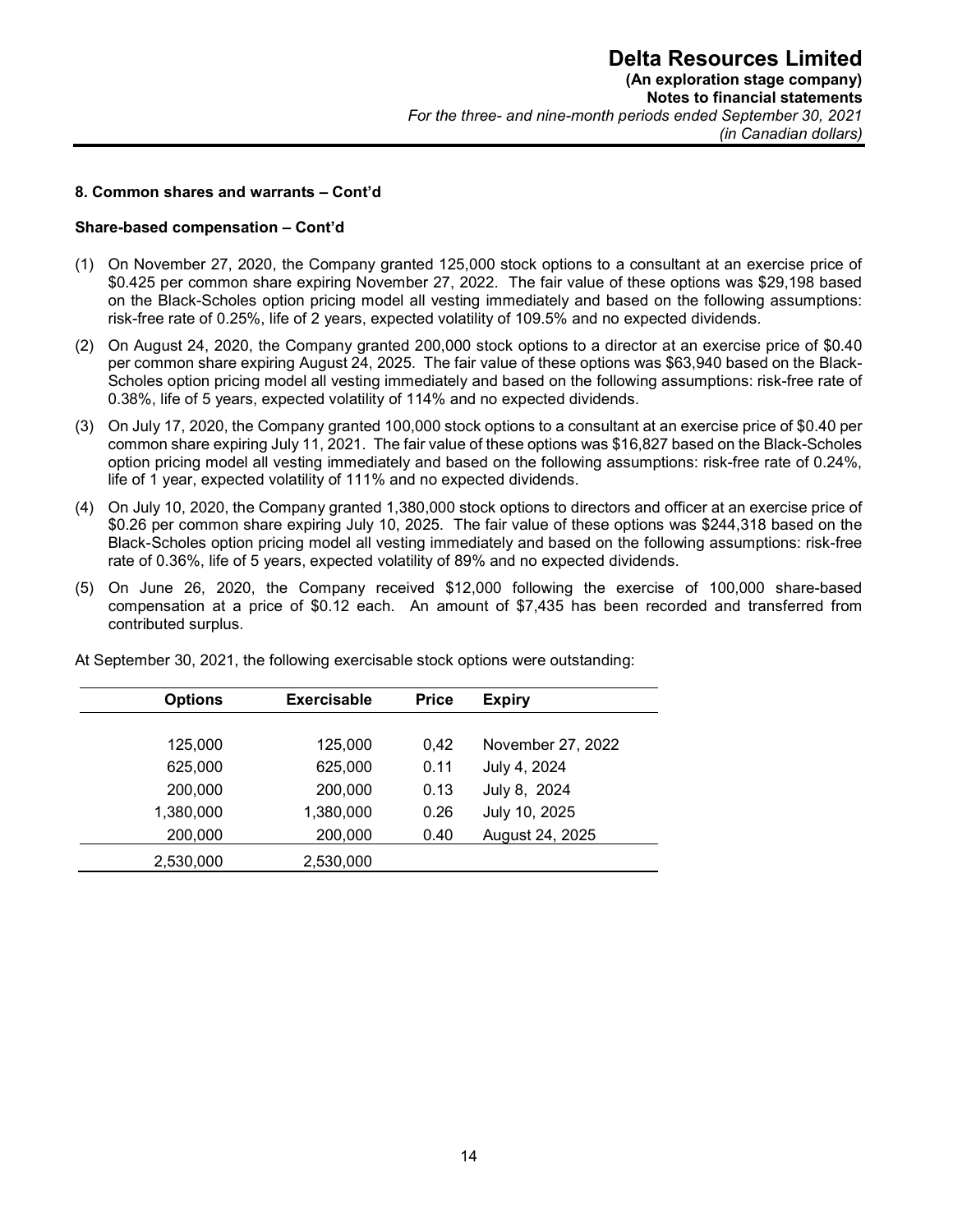# **9. Exploration and evaluation activities**

The Company incurred the following evaluation and evaluation expenses for the nine-month period ended:

|                                                                                          | September 30, | September 30, |
|------------------------------------------------------------------------------------------|---------------|---------------|
|                                                                                          | 2021          | 2020          |
|                                                                                          | \$            | \$            |
| Exploration and evaluation expenditures acquired                                         | 213,020       | 30,593        |
| Drilling                                                                                 | 813,373       | 22,494        |
| Airborne survey                                                                          | 19,197        | 199,144       |
| Soil sampling                                                                            | 14,613        | 180           |
| Choice of area and review of previous data                                               | 7,377         | 302,756       |
| Trenching                                                                                | 150,746       | 73,860        |
| Community consultation                                                                   | 134           | 3,203         |
| Geology and prospection                                                                  | 86,846        | 55,279        |
| General exploration expenses                                                             | 31,451        | 18,190        |
| Analysis                                                                                 | 128,012       | 8,571         |
| Geophysical survey                                                                       | 41,557        |               |
| Geochemical survey                                                                       |               | 9,297         |
| Geophysical and geochemical                                                              | 71,797        | 22,644        |
| Refundable tax credit on mining duties and refundable<br>tax credit related to resources | (437, 078)    | (224, 521)    |
| Proceeds relating to the grant of options on mining<br>project (Note 9)                  | (950,000)     | (103, 191)    |
| Fees related to the grant of options on mining project                                   | 33,000        |               |
|                                                                                          | 224,045       | 418,499       |

# **Bellechasse Property**

In January, 2020, the Company announced that it has signed a Letter of Intent ("LOI") with Yorkton Ventures Inc. ("Yorkton") for the sale of its interest in the Bellechasse-Timmins property (the "Property") and associated claims in southeastern Quebec for \$1,700,000 subject to a 60 day due diligence period (the "Due Diligence Period").

The agreement is subject to Yorkton completing a legal, technical and environmental due diligence on the Property. If the due diligence is not satisfactory to Yorkton at its sole discretion, they shall have the right to terminate the LOI.

Proposed Terms of the Agreement:

To acquire a 100% interest in the Property, Yorkton will:

- Make a \$100,000 cash payment within 10 days of signing of a definitive agreement (condition fulfield),
- Make a \$250,000 cash payment within 90 days after signing of a definitive agreement (condition fulfield),
- Make a \$350,000 cash payment within 180 days after signing of a definitive agreement (condition fulfield),
- Make a \$450,000 cash payment within 270 days after signing of a definitive agreement
- Make a \$550,000 cash payment within 360 days after signing of a definitive agreement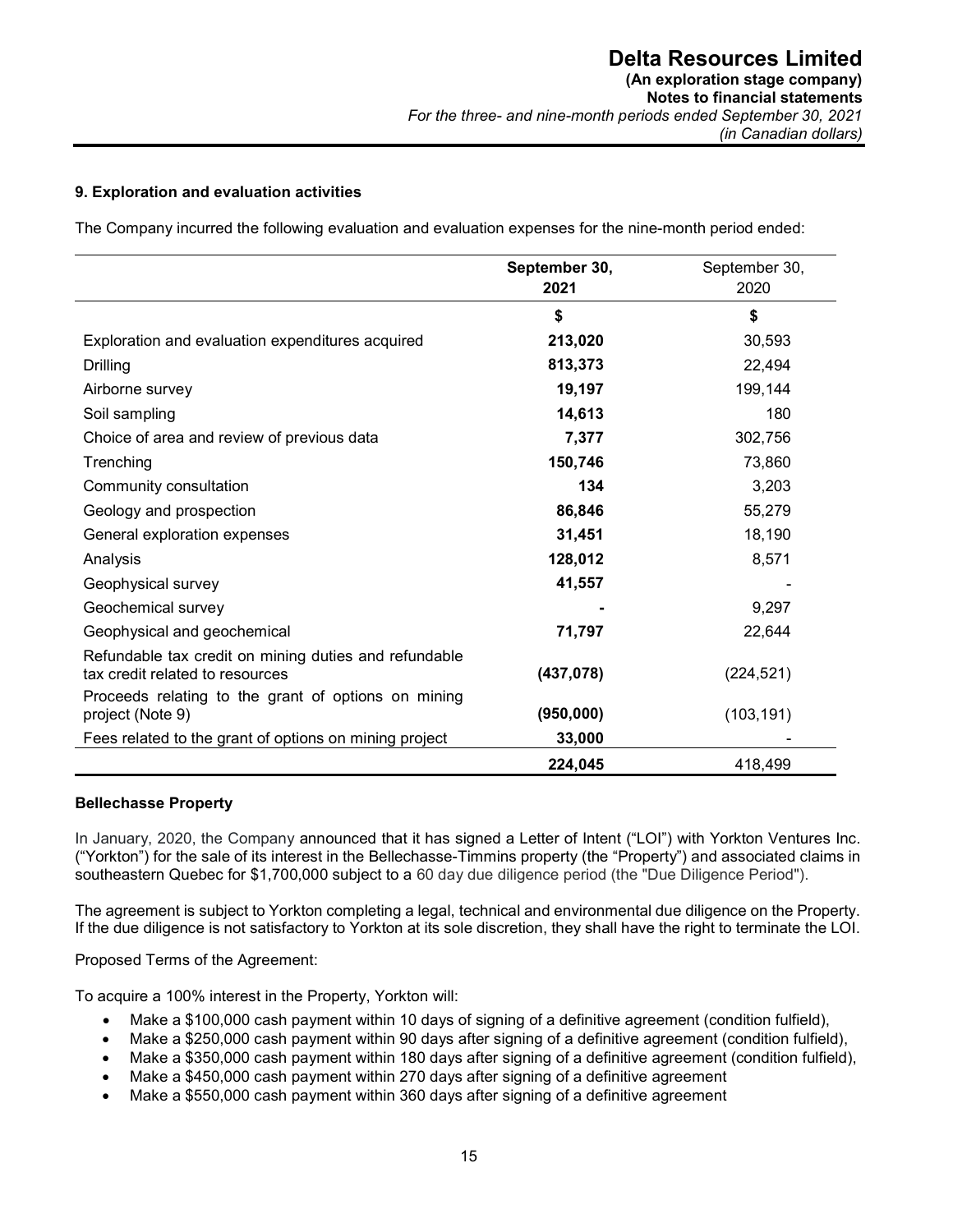# **9. Exploration and evaluation activities – Cont'd**

# **Bellechasse Property – Cont'd**

Yorkton will also commit to paying Delta a gold royalty of I% NSR on any and all commercial production of gold. Yorkton may re-purchase 0.5% of the NSR for \$1 Million at anytime.

In March 2020, Yorkton signed an amending agreement requesting an additional 15 day delay (starting May 5<sup>th</sup>, 2020) to complete and finalize the definitive agreement. Yorkon agree to pay Delta a \$10,000.00 non-refundable deposit to preserve the exclusivity rights to the Bellechasse property.

In July, 2020, the definitive agreement described above has been signed by both parties.

On February 1, 2021 the Company announced the reception of the third tranche cash payment of \$350,000 from Yorkton Ventures Inc. for the sale of its Bellechasse-Timmins Gold Deposit and also the signature of revised agreement signed on January 27, 2021 and September 23, 2021. The revised schedule of payment is as follow:

- \$200,000 cash payment no later than August 1, 2021 (amount received)
- \$400,000 cash payment no later than September 24, 2021 (amount received)
- \$400,000 cash payment no later than March 1, 2022

The property now consists of approximately 138 (2020 – 138) claims for a total of  $5,053$  (2020 –  $5,053$ ) hectares.

#### **Delta-2 / R-14 Property**

On October 17, 2019, the Company announced the signing of an exclusive agreement to acquire a 100% interest in the Delta-2 / R-14 Gold Property in the Chibougamau Mining District of Quebec.

The terms of the agreement are as follows:

| <b>Anniversary Date</b> | <b>Cash Payment</b> | <b>Share Payment</b> | <b>Work Commitment</b> |  |
|-------------------------|---------------------|----------------------|------------------------|--|
| On signing              |                     | 1,000,000            | n.a.                   |  |
|                         | \$0                 | (already issued)     |                        |  |
| 12 months               | \$25,000            | 800,000              | \$0                    |  |
|                         | (already paid)      | (already issued)     |                        |  |
| 24 months               | \$50,000            | 800,000              | \$300,000              |  |
| 36 months               | \$100,000           | 700,000              | \$700,000              |  |

- The vendor holds a 2.0% NSR Royalty on the claims (except on the 41 legacy claims listed below). Delta may buy back 1.0% at any time for \$1,000,000.
- 41 legacy claims are subject to a 1.5% NSR Royalty. Delta has the option to purchase 0.75% of this NSR for \$500,000.

In February 2020, Delta has acquired 14 new claims contiguous to the Delta-2 / R-14 property, covering approximately 880 hectares. The terms of the agreement with Multi-Resources Boreal include a one-time payment of \$5,000.00 and the issuance of 50,000 shares for a 100% interest in the claims. Delta also grants a 2% NSR to Multi-Resources Boreal with an option for Delta to buy back a 1% NSR at anytime for \$1,000,000.

On May 20, 2020, Delta announced the addition, through staking, of an additional 30 claims, covering 1,669 hectares.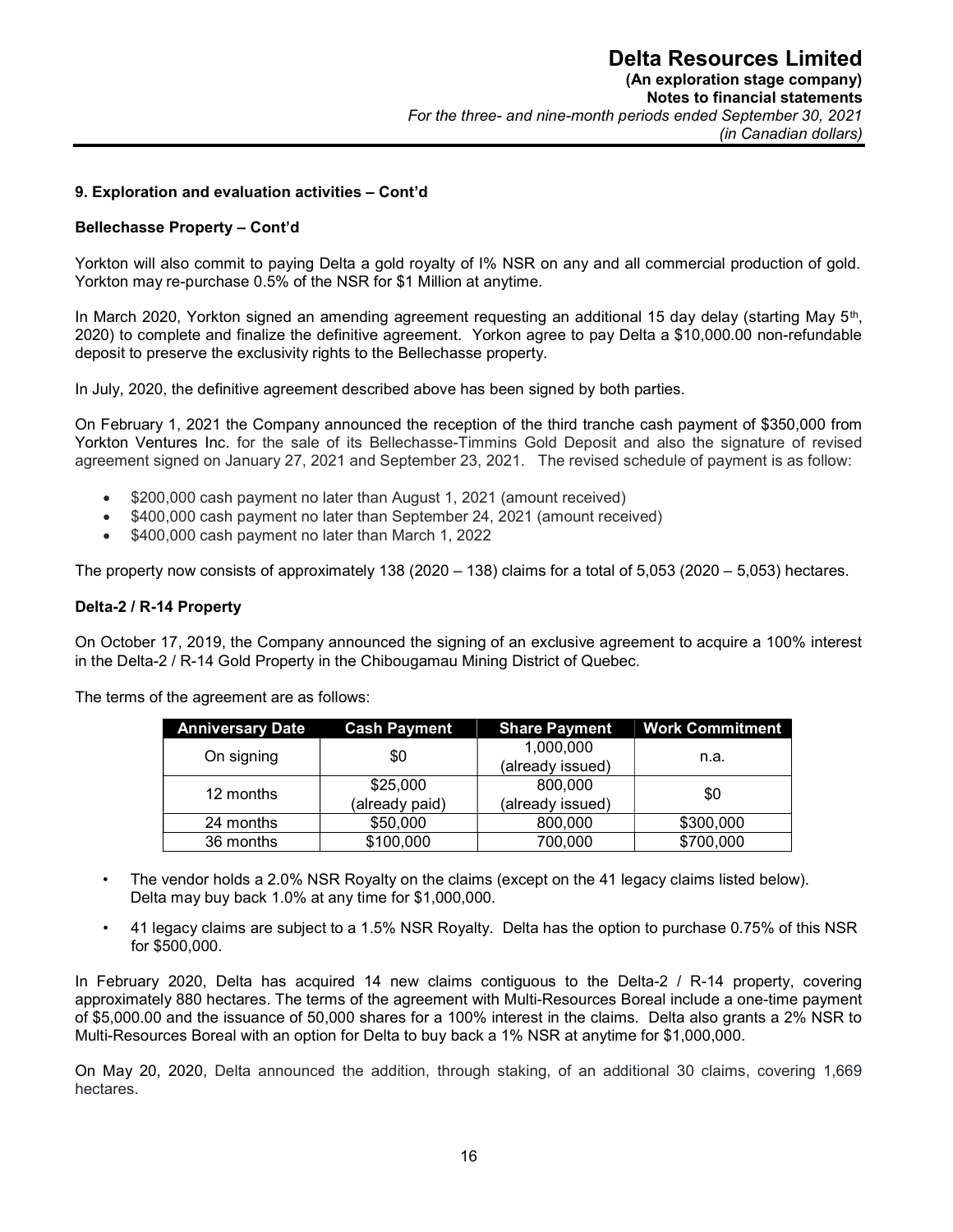# **9. Exploration and evaluation activities – Cont'd**

# **Delta-2 / R-14 Property – Cont'd**

The property now consists of 362 (2020 - 322) contiguous mining claims covering a total area of 19,288.50 (2020 – 17,060.50) hectares.

# **Delta-1 / Eureka Property**

On October 3, 2019 the Company announced the signing of an exclusive agreement to acquire a 100% interest in the new Eureka gold Discovery in the Thunder Bay Mining District of Ontario.

The terms of the agreement are as follows:

| <b>Anniversary Date</b> | <b>Cash Payment</b> | <b>Share Payment</b> | <b>Work Commitment</b> |  |
|-------------------------|---------------------|----------------------|------------------------|--|
| On signing              | \$25,000            | 500,000              |                        |  |
|                         | (already paid)      | (already issued)     | n.a.                   |  |
| 12 months               | \$25,000            | 500,000              | \$200,000              |  |
|                         | (already paid)      | (already issued)     | (condition fulfilled)  |  |
| 24 months               | \$50,000            | \$50,000*            | \$500,000              |  |
| 36 months               | \$75,000            | \$50,000*            | \$1,000,000            |  |
| 48 months               | \$150,000           | n.a.                 |                        |  |

\*Amount payable in shares to a maximum of 500,000 shares

- The vendor holds a 1.75% NSR Royalty on the claims. Delta may buy back the first 0.75% at any time for seven years after the effective date of the agreement for \$500,000 and the remaining 1% Royalty at any time after the first 0.75% is purchased for \$4,000,000.
- Five legacy claims of the property are also subject to NSR Royalties ranging from 0.5% to 1% from an underlying agreement. Delta has the option to purchase 50% of this NSR for the sum of \$50,000.
- The agreement also includes advanced royalty payments starting 7 years after the effective date of the agreement.

In December 2019, the Company signed an agreement with the Ontario Exploration Corporation (**the "OEC"**) to buy back a NSR of up to 1% on its Eureka property in the Thunder Bay District, Ontario. Under the terms of the agreement, Delta now has the exclusive right to purchase 50% of the OEC NSR at Eureka by paying the OEC the sum of \$50,000 payable as follows:

- Payment of \$15,000 before December 31, 2019 (already paid);
- Payment of \$35,000 before May  $31<sup>st</sup>$ , 2021 (already paid).

Once Delta exercises its right to buyback the first 50% of the OEC NSR, Delta shall have the right to purchase the second 50% tranche at anytime by paying the OEC an additional \$50,000. Following the purchase of the second 50% tranche, Delta will have purchased the entire NSR Royalty currently owned by the OEC on the Eureka Property.

The OEC currently owns between 0.5% and 1.0% NSR royalty on certain claims of the Eureka property. More specifically, the OEC owns a 1.0% NSR on the claims covering the Eureka Gold prospect, Matawin and Kaspar gold occurrences and a 0.5% NSR on the claims surrounding the Kaspar occurrence.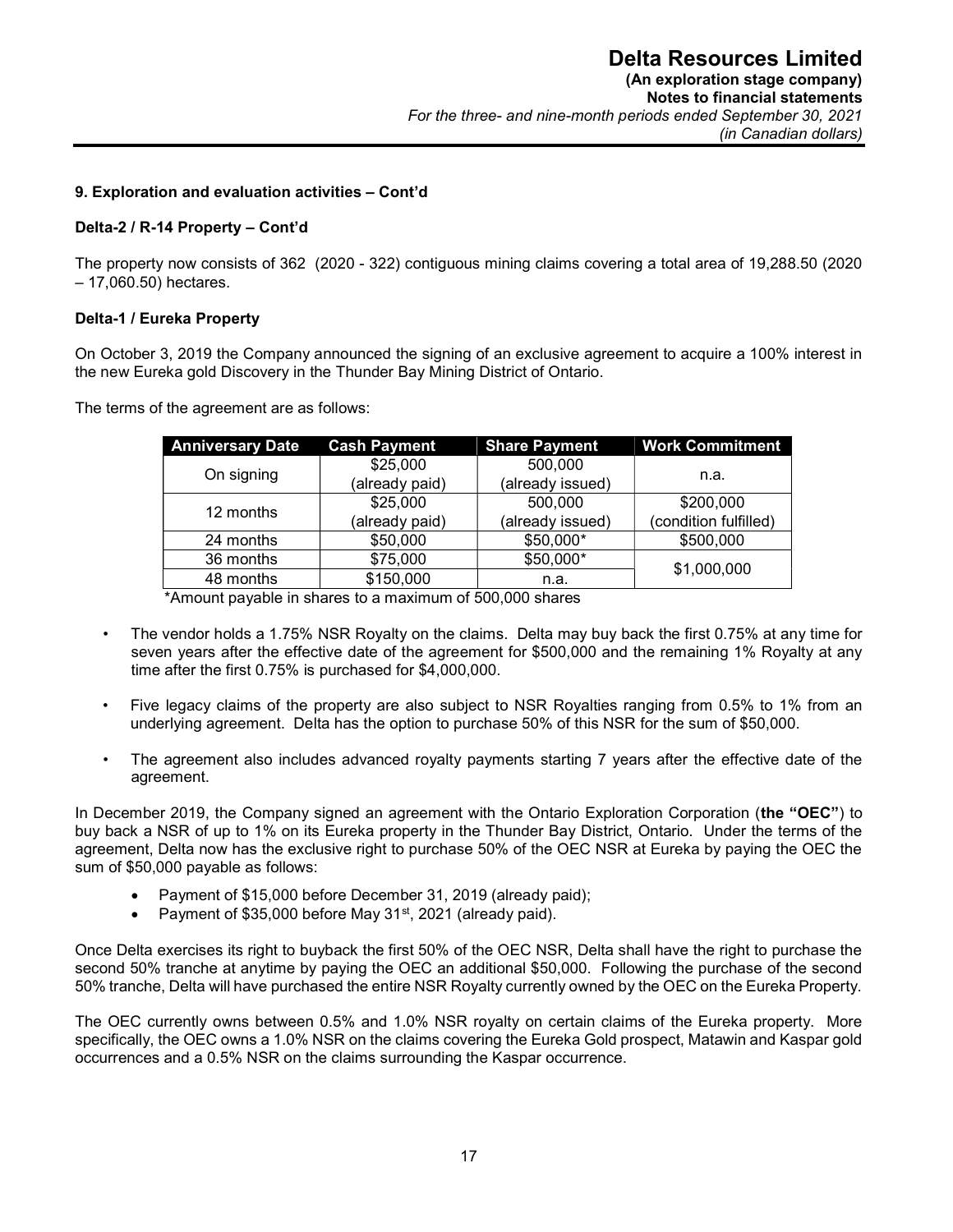# **9. Exploration and evaluation activities – Cont'd**

# **Delta-1 / Eureka Property – Cont'd**

In July 2021, the Company announced the acquisition of a 100% interest in eight claims (30 Units) in Blackewell, Laurie, Dawson Road Lots and Goldie Townships in Thunder Bay, Ontario and contiguous to the Delta-1 - Eureka property. The Parties have agreed that Delta make a one-time \$6,000 payment (already paid) and the issue 200,000 common shares (already issued) of Delta to the Vendor for a 100% interest in the claims free and clear of encumbrances. The Vendor retains a 1.5% NSR royalty on the Property. Delta retains the right to buy back 0.5% of the NSR at any time for \$400,000 and retains a Right of First Refusal on the remaining 1% NSR royalty.

The property now consists of 245 (2020 – 245) contiguous unpatented mining claims covering a total area of 4,495 (2020 - 4,495) hectares.

# **Dollier Property**

In May 2021, the Company has optioned the Dollier Property in Chibougamau, Quebec from Cartier Resources Inc. ("Cartier"). Delta shall have the sole and exclusive right to earn a 100% Interest.

The terms of the agreement are as follows:

| <b>Anniversary Date</b> | <b>Cash Payment</b> | <b>Share Payment</b> | <b>Work Commitment</b> |
|-------------------------|---------------------|----------------------|------------------------|
| On signing              | \$10,000            | 100,000              |                        |
|                         | (already paid)      | (already issued)     | n.a.                   |
| 12 months               | n.a.                | 100,000              | n.a.                   |
| 24 months               | n.a.                | 200,000              | n.a.                   |
| 36 months               | n.a.                | 200,000              | n.a.                   |
| 48 months               | n.a.                | n.a.                 | \$1,000,000            |

 Upon earning a 100% interest in the Dollier Property, Cartier will be granted a 2% NSR production royalty. Delta will have the exclusive right to purchase the first 1% NSR for \$2,000,000 and the second 1% NSR for \$15,000,000.

# **10. Complementary information related to cash flows**

**Net change in non-cash operating working capital items:** 

|                                          | For the three-month<br>Period ended<br>September 30, |            | For the nine-month<br><b>Period ended</b><br>September 30, |           |
|------------------------------------------|------------------------------------------------------|------------|------------------------------------------------------------|-----------|
|                                          | 2021                                                 | 2020       | 2021                                                       | 2020      |
|                                          |                                                      | \$         |                                                            |           |
| Sales tax receivable                     | (4,799)                                              | (52,014)   | 79.925                                                     | (23, 374) |
| Prepaid expenses                         | 11,362                                               | (19,384)   | 50,125                                                     | (4, 112)  |
| Accounts payable and accrued liabilities | 69,581                                               | (172,665)  | (307,713)                                                  | (169,819) |
|                                          | 76,144                                               | (140, 035) | (177, 663)                                                 | 142,333   |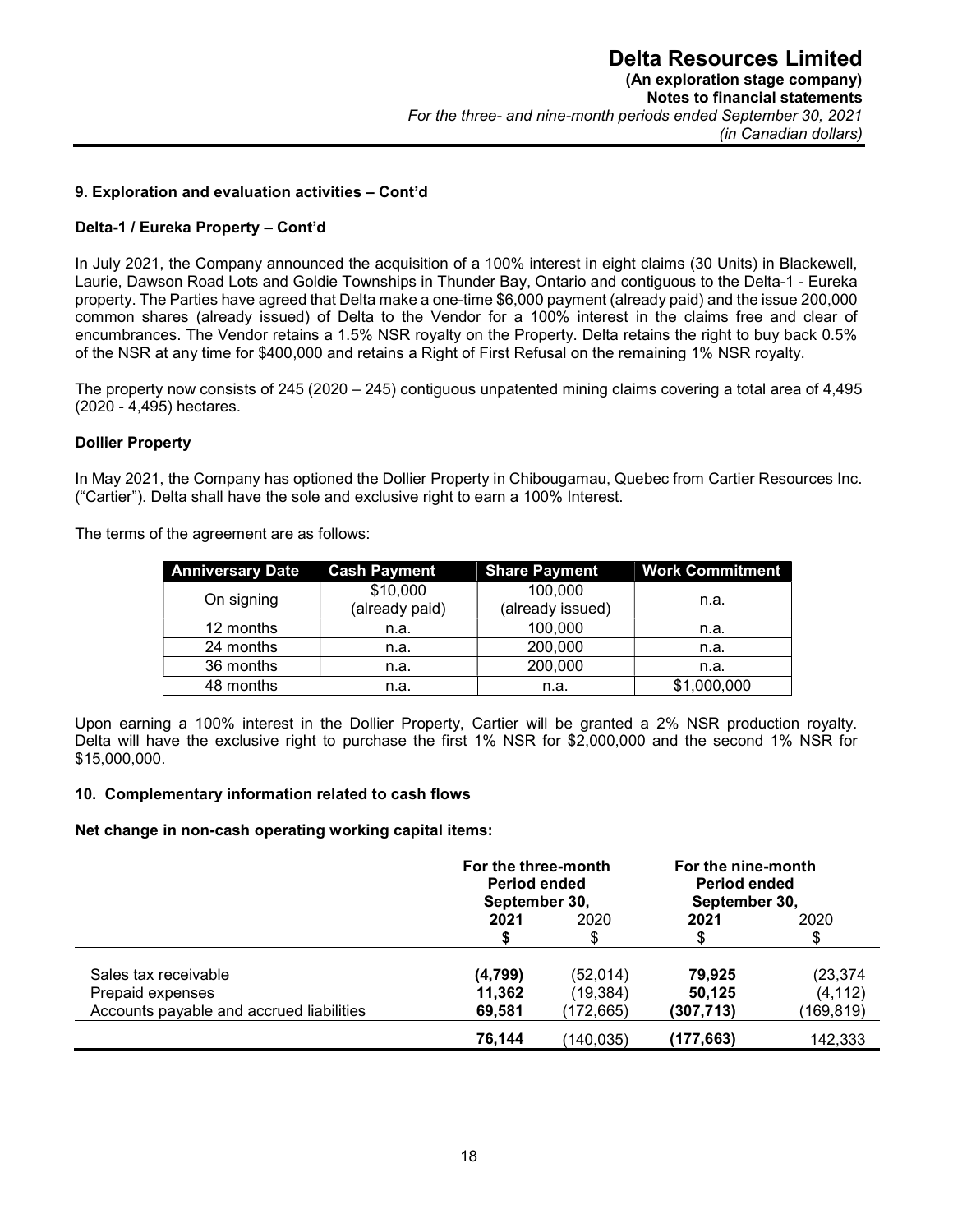# **11. Related party transactions**

During the nine-month period ended September 30, 2021, the Company incurred professional fees in the amount of \$45,000 (2020 - \$45,000), to 9132-8757 Quebec Inc., a company owned by Frank Candido, the former President (now Chairman and Vice-President of Corporate Communications) of the Company. In relation with these transactions no amount was payable as at September 30, 2021 (2020 - Nil).

During the nine-month period ended September 30, 2021, the Company incurred professional fees in the amount of \$21,252 (2020 - \$24,351), to Nathalie Laurin, the Chief Financial Officer of the Company. In relation with these transactions no amount was payable as at September 30, 2021 (2020 - \$5,511).

During the nine-month period ended September 30, 2021, the Company didn't incur other professional fees (2020 - \$6,942). During the same period, the Company incurred an amount of \$76,172 (2020 - \$139,215) in exploration and evaluation expenditures, to 7529449 Canada Inc., a company owned by Michel Chapdelaine, the Former Vice President Exploration and Former Chief Operating Officer of the Company. In relation with these transactions, no amount was payable as at September 30, 2021 (2020 - \$38,638 accrued).

The transactions are in the normal course of operations and are measured at the exchange amount, which is the amount of consideration established and agreed by the related parties.

The following table reflects the remuneration of key management and directors of the Company:

|                                       | September 30,<br>2021    | September 30,<br>2020<br>մՕ |
|---------------------------------------|--------------------------|-----------------------------|
| Salaries and fringe benefits          | 103,069                  | 112,043                     |
| Compensation and share-based payments | $\overline{\phantom{0}}$ | 290,209                     |
|                                       | 103,069                  | 402,252                     |

# **12. Contigent liabilities**

The Company's operations are governed by governemental laws and regulations regarding environmental protection Environmental consequences are difficult to identify, in terms of level, impact or deadline. At the present time and to the best knowledge of its management, the Company is in compliance with the laws and regulations. Any additional payment to liability already recorded that result from restoration costs will be accrued in the financial statements only when they will be reasonably restimated and will be charged to the earnings at that time.

# **13. Commitments**

In October 2020, the Company signed a lease contract for its Chibougamau office, starting January 1, 2021 and expiring in December 31, 2021. Minimum payments, totaling \$22,500, are solely comprised of payments to be made in 2021.

Under rules established by the Ministère de l'Énergie et Ressources naturelles of the province of Québec, the Company is required to spend the amount of approximately \$12,397 to maintain the claims on the properties in 2021.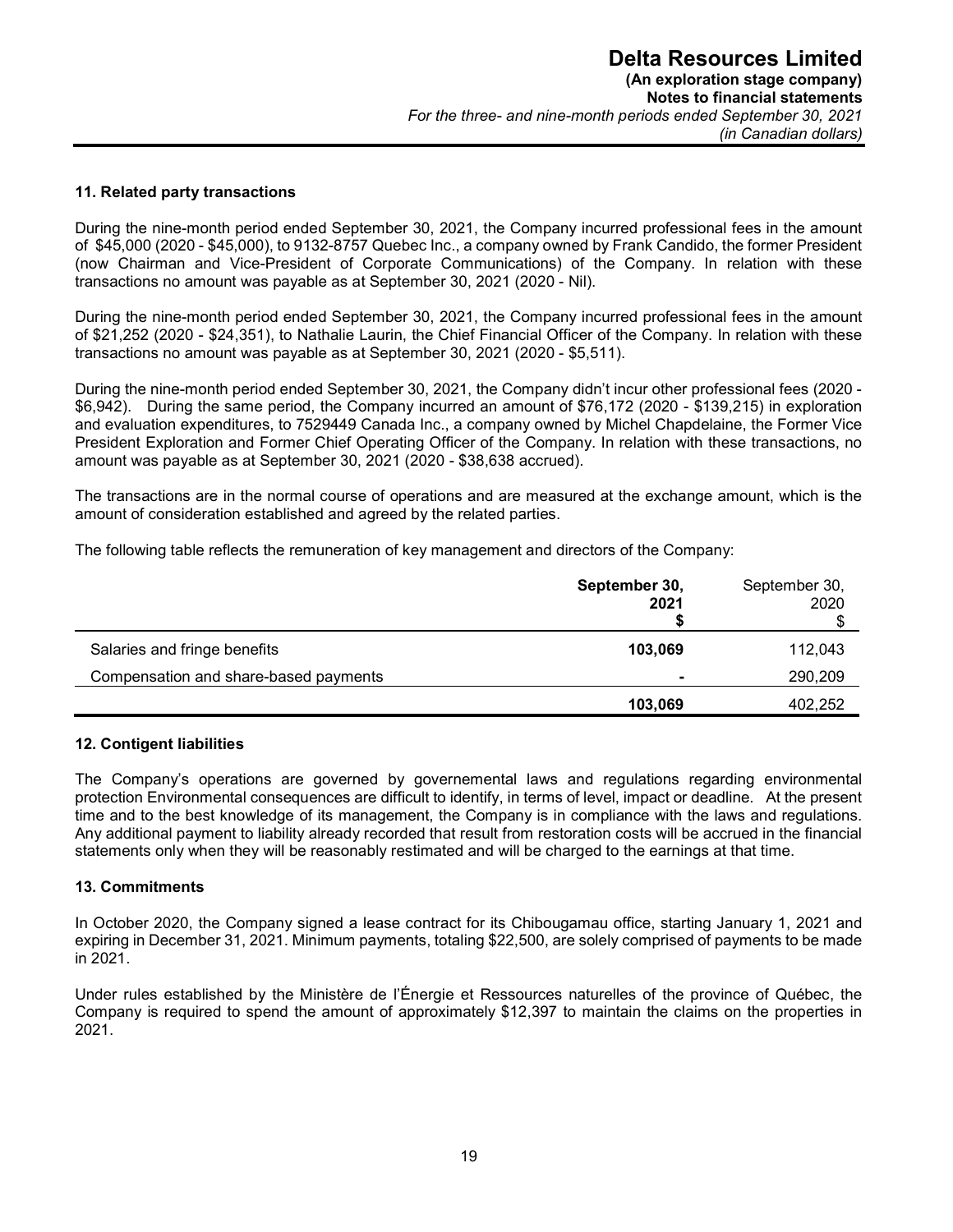# **13. Commitments – Cont'd**

In addition, the Company has the following royalty commitments resulting from past transactions:

- Net profit royalty of 5% on net profits greater than \$250,000 for 4 claims acquired from La Société Minière Colmo.
- Net smelter royalty of 2% for 26 claims acquired from a prospector in 2010.

# **14. Capital management**

The Company defines capital as equity amounting to \$1,392,713 as at September 30, 2021 (\$1,487,839 as at December 31, 2020).

The Company's objectives when managing capital are to:

- ensure sufficient liquidity to support its financial obligations and execute its operating and strategic plans;
- maintain financial capacity and access to capital to support future development of the business while taking into consideration current and future industry, market and economic risks and conditions; and
- utilize short term funding sources to manage its working capital requirements.

The Company has no externally imposed restrictions on capital. There were no significant changes in the Company's approach to capital management during the nine-month period ended September 30, 2021.

#### **15. Loss per share**

(a) *Basic loss per share* 

Basic loss per share is computed by dividing net loss for a period by the weighted average number of common shares outstanding during that period.

(b) *Diluted loss per share* 

Diluted loss per share is computed by dividing net loss for a period by the diluted number of common shares. Diluted common shares includes the effects of instruments, such share options and warrants, which could cause the number of common shares outstanding to increase.

The Company reported a comprehensive loss for the years ended December 31, 2020 and 2019; the Company has accordingly presented basic and diluted loss per share, which are the same, on a single line in the statements of loss and comprehensive loss. Diluted loss per share did not include the effect of share purchase options and warrants as they were anti-dilutive.

# **16. Financial instruments**

- a) Credit risk is the risk that another party to a financial instrument will cause a financial loss for the Company by failing to discharge an obligation. Credit risk arises from cash which are composed of deposits with Canadian financial institutions.
- b) Liquidity risk is the risk that the Company will not be able to meet its obligations as they become due. The Company's ability to continue as a going concern is dependent on management's ability to raise required funding through future equity issuances. The Company manages its liquidity risk by forecasting cash flows from operations and anticipating any investing and financing activities. Management and the Board of Directors are actively involved in the review, planning and approval of significant expenditures and commitments.